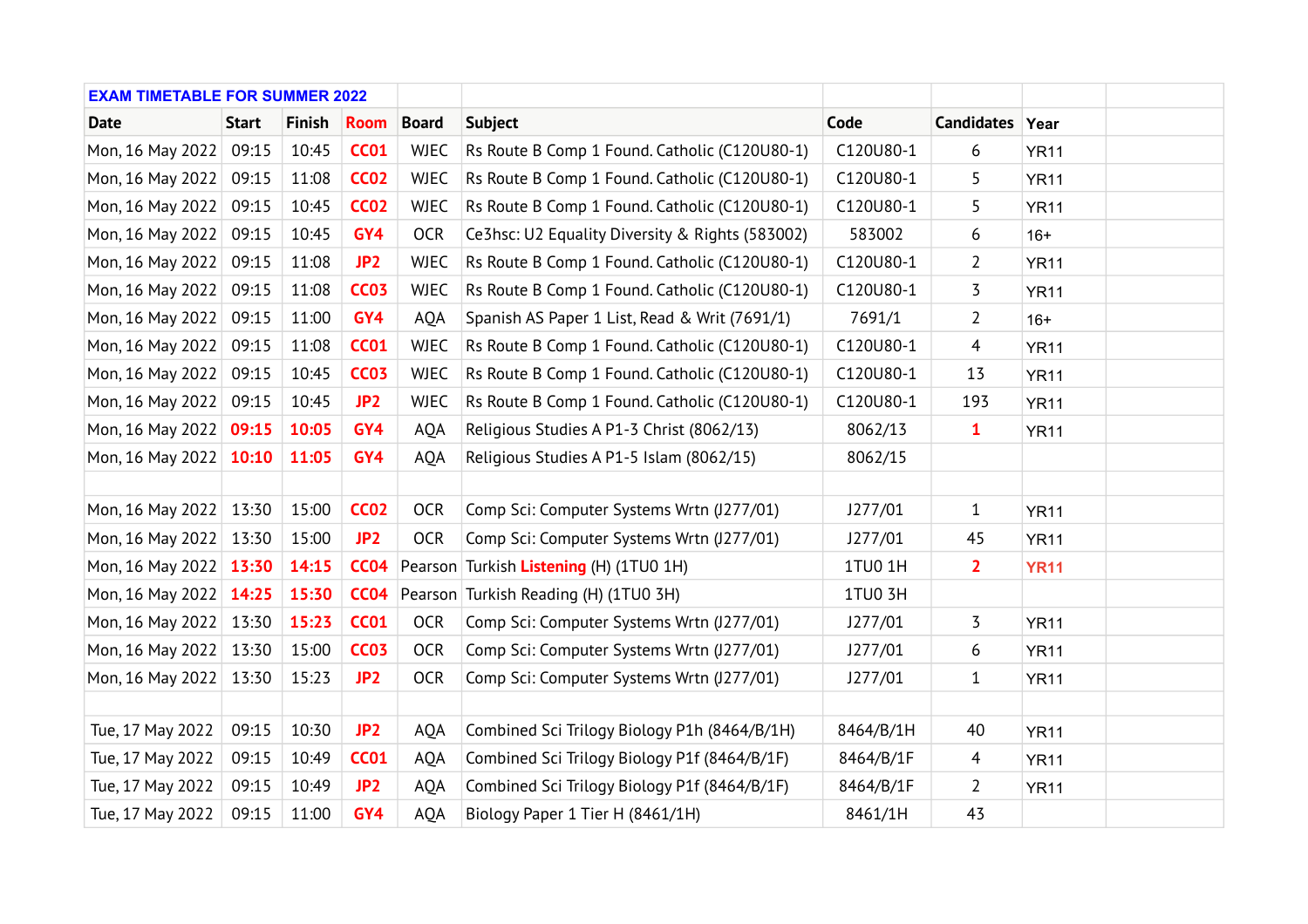| <b>EXAM TIMETABLE FOR SUMMER 2022</b> |              |               |                 |              |                                                 |           |                 |             |  |
|---------------------------------------|--------------|---------------|-----------------|--------------|-------------------------------------------------|-----------|-----------------|-------------|--|
| <b>Date</b>                           | <b>Start</b> | <b>Finish</b> | <b>Room</b>     | <b>Board</b> | <b>Subject</b>                                  | Code      | Candidates Year |             |  |
| Tue, 17 May 2022                      | 09:15        | 10:30         | <b>CC03</b>     | AQA          | Combined Sci Trilogy Biology P1h (8464/B/1H)    | 8464/B/1H | $\mathbf{1}$    | <b>YR11</b> |  |
| Tue, 17 May 2022                      | 09:15        | 10:30         | <b>CC02</b>     | AQA          | Combined Sci Trilogy Biology P1f (8464/B/1F)    | 8464/B/1F | 4               | <b>YR11</b> |  |
| Tue, 17 May 2022                      | 09:15        | 10:49         | <b>CC03</b>     | <b>AQA</b>   | Combined Sci Trilogy Biology P1f (8464/B/1F)    | 8464/B/1F | 3               | <b>YR11</b> |  |
| Tue, 17 May 2022                      | 09:15        | 10:30         | <b>CC03</b>     | <b>AQA</b>   | Combined Sci Trilogy Biology P1f (8464/B/1F)    | 8464/B/1F | 11              | <b>YR11</b> |  |
| Tue, 17 May 2022                      | 09:15        | 10:30         | <b>CC01</b>     | AQA          | Combined Sci Trilogy Biology P1f (8464/B/1F)    | 8464/B/1F | 6               | <b>YR11</b> |  |
| Tue, 17 May 2022                      | 09:15        | 11:00         | GY4             | <b>AQA</b>   | Biology Paper 1 Tier F (8461/1F)                | 8461/1F   | 24              | $16+$       |  |
| Tue, 17 May 2022                      | 09:15        | 10:49         | <b>CC02</b>     | <b>AQA</b>   | Combined Sci Trilogy Biology P1f (8464/B/1F)    | 8464/B/1F | 5               | <b>YR11</b> |  |
| Tue, 17 May 2022                      | 09:15        | 10:30         | JP <sub>2</sub> | <b>AQA</b>   | Combined Sci Trilogy Biology P1f (8464/B/1F)    | 8464/B/1F | 113             | <b>YR11</b> |  |
| Tue, 17 May 2022                      | 09:15        | 10:30         | <b>CC02</b>     | <b>AQA</b>   | Combined Sci Trilogy Biology P1h (8464/B/1H)    | 8464/B/1H | $\mathbf{1}$    | <b>YR11</b> |  |
| Tue, 17 May 2022                      | 09:15        | 10:45         | GY4             | <b>AQA</b>   | Sociology AS Paper 1 (7191/1)                   | 7191/1    | $\mathbf{1}$    | <b>YR11</b> |  |
|                                       |              |               |                 |              |                                                 |           |                 |             |  |
| Tue, 17 May 2022                      | 13:30        | 15:15         | <b>CC01</b>     | <b>OCR</b>   | Info Tech: Undrstndng Tool Tchngs Wtn (R012/01) | R012/01   | $\overline{2}$  | <b>YR10</b> |  |
| Tue, 17 May 2022                      | 13:30        | 15:30         | GY4             | <b>OCR</b>   | Ec3dm: U1 Media Products & Audiences (584401)   | 584401    | 9               | $16+$       |  |
| Tue, 17 May 2022                      | 13:30        | 16:00         | GY4             | <b>OCR</b>   | Ec3dm: U1 Media Products & Audiences (584401)   | 584401    | $\mathbf{1}$    | $16+$       |  |
| Tue, 17 May 2022                      | 13:30        | 16:00         | <b>CC01</b>     | <b>OCR</b>   | Ec3dm: U1 Media Products & Audiences (584401)   | 584401    | $\mathbf{1}$    | $16+$       |  |
| Tue, 17 May 2022                      | 13:30        | 15:15         | JP <sub>2</sub> | <b>OCR</b>   | Info Tech: Undrstndng Tool Tchngs Wtn (R012/01) | R012/01   | 27              | <b>YR10</b> |  |
| Tue, 17 May 2022                      | 13:30        | 15:42         | <b>CC01</b>     | <b>OCR</b>   | Info Tech: Undrstndng Tool Tchngs Wtn (R012/01) | R012/01   | 3               | <b>YR10</b> |  |
|                                       |              |               |                 |              |                                                 |           |                 |             |  |
| Wed, 18 May 2022                      | 09:15        | 11:27         | <b>CC03</b>     | AQA          | English Language Paper 1 (8700/1)               | 8700/1    | 3               | <b>YR11</b> |  |
| Wed, 18 May 2022                      | 09:15        | 11:00         | GY4             | <b>AQA</b>   | English Language Paper 1 (8700/1)               | 8700/1    | 21              | $16+$       |  |
| Wed, 18 May 2022                      | 09:15        | 11:00         | JP <sub>2</sub> | <b>AQA</b>   | English Language Paper 1 (8700/1)               | 8700/1    | 194             | <b>YR11</b> |  |
| Wed, 18 May 2022                      | 09:15        | 11:00         | <b>CC03</b>     | <b>AQA</b>   | English Language Paper 1 (8700/1)               | 8700/1    | 13              | <b>YR11</b> |  |
| Wed, 18 May 2022                      | 09:15        | 11:00         | <b>CC01</b>     | AQA          | English Language Paper 1 (8700/1)               | 8700/1    | 6               | <b>YR11</b> |  |
| Wed, 18 May 2022                      | 09:15        | 11:27         | JP2             | <b>AQA</b>   | English Language Paper 1 (8700/1)               | 8700/1    | $\overline{2}$  | <b>YR11</b> |  |
| Wed, 18 May 2022                      | 09:15        | 11:27         | <b>CC01</b>     | <b>AQA</b>   | English Language Paper 1 (8700/1)               | 8700/1    | $\overline{4}$  | <b>YR11</b> |  |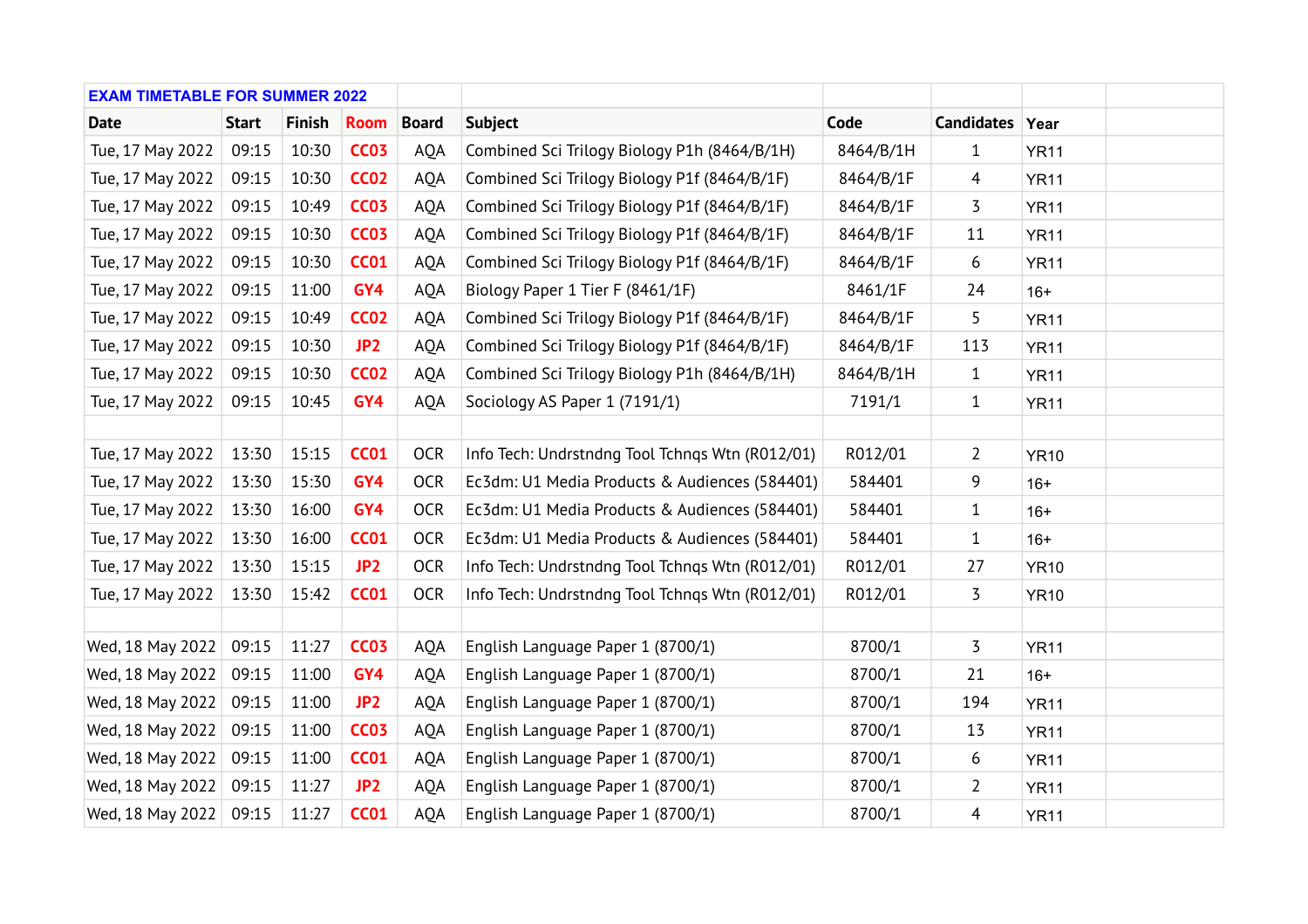| <b>EXAM TIMETABLE FOR SUMMER 2022</b> |              |               |                 |              |                                                   |          |                 |             |  |
|---------------------------------------|--------------|---------------|-----------------|--------------|---------------------------------------------------|----------|-----------------|-------------|--|
| <b>Date</b>                           | <b>Start</b> | <b>Finish</b> | <b>Room</b>     | <b>Board</b> | <b>Subject</b>                                    | Code     | Candidates Year |             |  |
| Wed, 18 May 2022                      | 09:15        | 11:00         | <b>CC02</b>     | <b>AQA</b>   | English Language Paper 1 (8700/1)                 | 8700/1   | 5               | <b>YR11</b> |  |
| Wed, 18 May 2022                      | 09:15        | 11:27         | <b>CC02</b>     | AQA          | English Language Paper 1 (8700/1)                 | 8700/1   | 5               | <b>YR11</b> |  |
|                                       |              |               |                 |              |                                                   |          |                 |             |  |
| Wed, 18 May 2022 13:30                |              | 14:15         | <b>CC02</b>     | <b>AQA</b>   | German Listening Test Tier H (8668/LH)            | 8668/LH  | $\mathbf{1}$    | <b>YR11</b> |  |
| Wed, 18 May 2022 14:16                |              | 15:16         | <b>CC02</b>     | AQA          | German Reading Test Tier H (8668/RH)              | 8668/RH  |                 |             |  |
|                                       |              |               |                 |              |                                                   |          |                 |             |  |
| Thu, 19 May 2022                      | 09:15        | 10:30         | <b>CC02</b>     |              | Pearson History Medicine In Britain (1HIA 11)     | 1HIA 11  | $\overline{2}$  | <b>YR11</b> |  |
| Thu, 19 May 2022                      | 09:15        | 10:30         | JP <sub>2</sub> |              | Pearson History Medicine In Britain (1HIA 11)     | 1HIA 11  | 117             | YR 11 & 16+ |  |
| Thu, 19 May 2022                      | 09:15        | 10:49         | JP <sub>2</sub> |              | Pearson History Medicine In Britain (1HIA 11)     | 1HIA 11  | $\overline{2}$  | <b>YR11</b> |  |
| Thu, 19 May 2022                      | 09:15        | 10:45         | GY4             | <b>OCR</b>   | Ce3sp: U1 Body Sys & Eff Of Phy Activ (582601)    | 582601   | 6               | $16+$       |  |
| Thu, 19 May 2022                      | 09:15        | 11:08         | <b>CC02</b>     | <b>OCR</b>   | Ce3sp: U1 Body Sys & Eff Of Phy Activ (582601)    | 582601   | $\mathbf{1}$    | $16+$       |  |
| Thu, 19 May 2022                      | 09:15        | 10:30         | <b>CC03</b>     |              | Pearson Medicine In Britain (1HIA 11)             | 1HIA 11  | 5               | <b>YR11</b> |  |
| Thu, 19 May 2022                      | 09:15        | 10:49         | CCO2            |              | Pearson Medicine In Britain (1HIA 11)             | 1HIA 11  | 3               | <b>YR11</b> |  |
| Thu, 19 May 2022                      | 09:15        | 10:49         |                 |              | <b>CC03</b> Pearson Medicine In Britain (1HIA 11) | 1HIA 11  | $\overline{2}$  | <b>YR11</b> |  |
| Thu, 19 May 2022                      | 09:15        | 10:49         | <b>CC01</b>     |              | Pearson   Medicine In Britain (1HIA 11)           | 1HIA 11  | 1               | $16+$       |  |
| Thu, 19 May 2022                      | 09:15        | 10:30         |                 |              | <b>CC01</b> Pearson Medicine In Britain (1HIA 11) | 1HIA 11  | 5               | <b>YR11</b> |  |
| Thu, 19 May 2022                      | 09:15        | 11:15         | GY4             |              | Pearson Personal And Business Finance (31463H01)  | 31463H01 | $\mathbf{1}$    | $16+$       |  |
|                                       |              |               |                 |              |                                                   |          |                 |             |  |
| Thu, 19 May 2022                      | 13:30        | 15:23         | <b>CC02</b>     | <b>OCR</b>   | Ce3hsc: U3 Health Safety & Security (583003)      | 583003   | $\overline{2}$  | $16+$       |  |
| Thu, 19 May 2022                      | 13:30        | 15:30         | GY4             |              | Pearson Pure Mathematics (8MA0 01)                | 8MA0 01  | $\mathbf{1}$    | $16+$       |  |
| Thu, 19 May 2022                      | 13:30        | 15:00         | GY4             | <b>OCR</b>   | Ce3hsc: U3 Health Safety & Security (583003)      | 583003   | 12              | $16+$       |  |
| Thu, 19 May 2022                      | 13:30        | 14:15         | <b>CC03</b>     | <b>AQA</b>   | Italian Listening Test Tier H (8633/LH)           | 8633/LH  | <b>11</b>       | 16+&YR11    |  |
| Thu, 19 May 2022                      | 14:16        | 15:16         | <b>CC03</b>     | <b>AQA</b>   | Italian Reading Test Tier H (8633/RH)             | 8633/RH  |                 |             |  |
| Thu, 19 May 2022                      | 13:30        | 15:00         | GY4             | <b>OCR</b>   | Ec3hsc: U3 Health Safety & Security (583103)      | 583103   | 6               | $16+$       |  |
|                                       |              |               |                 |              |                                                   |          |                 |             |  |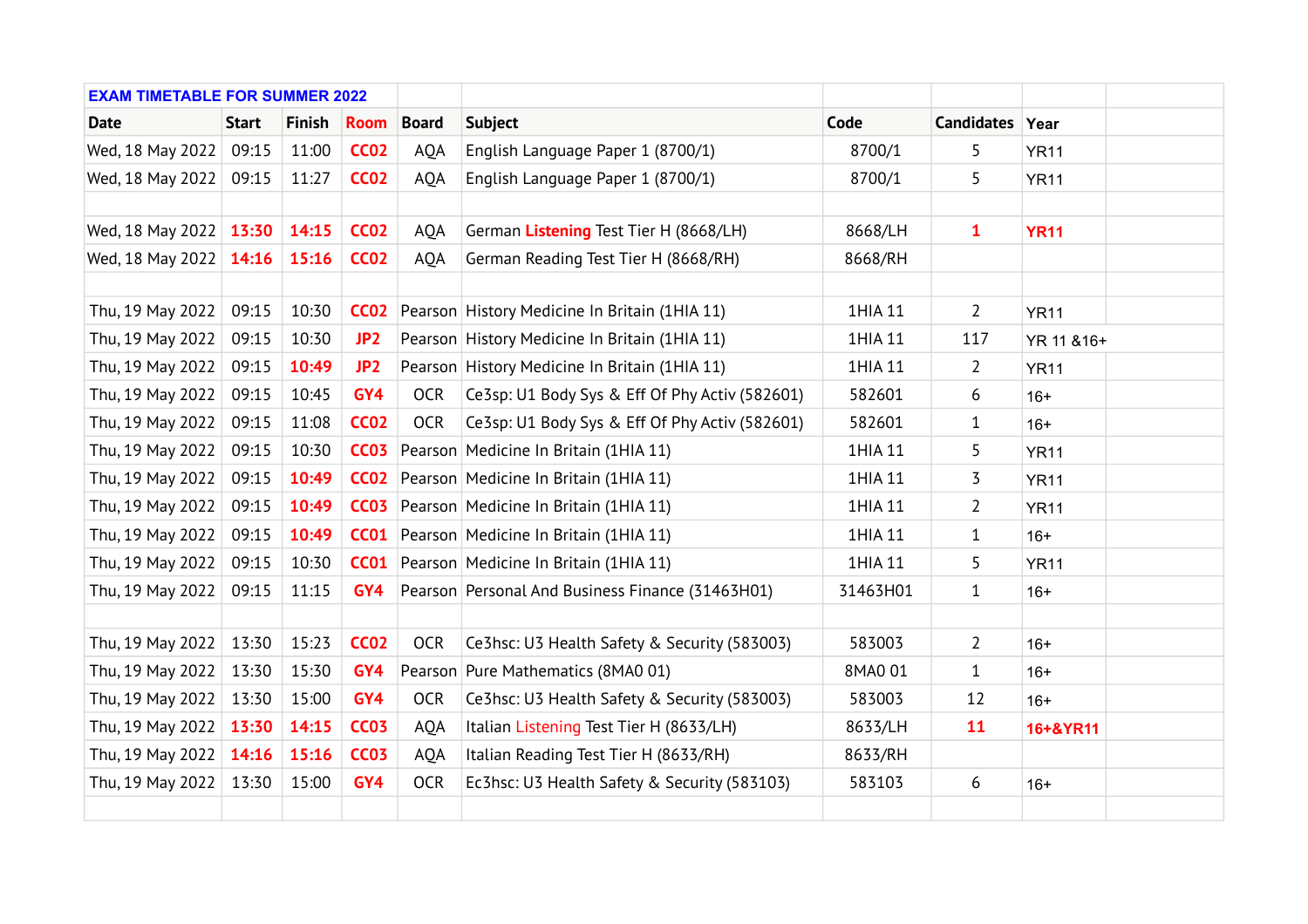| <b>EXAM TIMETABLE FOR SUMMER 2022</b> |              |               |                  |              |                                                                |          |                 |             |  |
|---------------------------------------|--------------|---------------|------------------|--------------|----------------------------------------------------------------|----------|-----------------|-------------|--|
| <b>Date</b>                           | <b>Start</b> | <b>Finish</b> | <b>Room</b>      | <b>Board</b> | <b>Subject</b>                                                 | Code     | Candidates Year |             |  |
| Fri, 20 May 2022                      | 09:15        | 10:45         | CCO2             |              | Pearson Maths Non Calculator (F) (1MA1 1F)                     | 1MA1 1F  | $\overline{4}$  | <b>YR11</b> |  |
| Fri, 20 May 2022                      | 09:15        | 10:45         | CCO2             |              | Pearson Maths Non Calculator (H) (1MA1 1H)                     | 1MA1 1H  | 1               | <b>YR11</b> |  |
| Fri, 20 May 2022                      | 09:15        | 10:45         | CCO <sub>3</sub> |              | Pearson Maths Non Calculator (H) (1MA1 1H)                     | 1MA1 1H  | 4               | <b>YR11</b> |  |
| Fri, 20 May 2022                      | 09:15        | 11:08         | CCO <sub>3</sub> |              | Pearson Maths Non Calculator (H) (1MA1 1H)                     | 1MA1 1H  | $\mathbf{1}$    | <b>YR11</b> |  |
| Fri, 20 May 2022                      | 09:15        | 11:08         | <b>CC01</b>      |              | Pearson Maths Non Calculator (F) (1MA1 1F)                     | 1MA1 1F  | 5               | <b>YR11</b> |  |
| Fri, 20 May 2022                      | 09:15        | 10:45         | JP <sub>2</sub>  |              | Pearson Maths Non Calculator (H) (1MA1 1H)                     | 1MA1 1H  | 93              | <b>YR11</b> |  |
| Fri, 20 May 2022                      | 09:15        | 11:08         | <b>CC02</b>      |              | Pearson Maths Non Calculator (F) (1MA1 1F)                     | 1MA1 1F  | 5               | <b>YR11</b> |  |
| Fri, 20 May 2022                      | 09:15        | 10:45         | GY4              |              | Pearson Maths Non Calculator (F) (1MA1 1F)                     | 1MA1 1F  | 20              | $16+$       |  |
| Fri, 20 May 2022                      | 09:15        | 11:08         | GY4              |              | Pearson Maths Non Calculator (F) (1MA1 1F)                     | 1MA1 1F  | 1               | $16+$       |  |
| Fri, 20 May 2022                      | 09:15        | 11:08         | <b>CC03</b>      |              | Pearson Maths Non Calculator (F) (1MA1 1F)                     | 1MA1 1F  | $\overline{2}$  | <b>YR11</b> |  |
| Fri, 20 May 2022                      | 09:15        | 10:45         | GY4              |              | Pearson Maths Non Calculator (H) (1MA1 1H)                     | 1MA1 1H  | 3               | $16+$       |  |
| Fri, 20 May 2022                      | 09:15        | 10:45         | <b>CC01</b>      |              | Pearson Maths Non Calculator (F) (1MA1 1F)                     | 1MA1 1F  | 6               | <b>YR11</b> |  |
| Fri, 20 May 2022                      | 09:15        | 10:45         | <b>CC03</b>      |              | Pearson Maths Non Calculator (F) (1MA1 1F)                     | 1MA1 1F  | 8               | <b>YR11</b> |  |
| Fri, 20 May 2022                      | 09:15        | 10:45         | JP <sub>2</sub>  |              | Pearson Maths Non Calculator (F) (1MA1 1F)                     | 1MA1 1F  | 102             | <b>YR11</b> |  |
| Fri, 20 May 2022                      | 09:15        | 11:08         | JP <sub>2</sub>  |              | Pearson Maths Non Calculator (F) (1MA1 1F)                     | 1MA1 1F  | $\overline{2}$  | <b>YR11</b> |  |
|                                       |              |               |                  |              |                                                                |          |                 |             |  |
| Fri, 20 May 2022                      | 13:30        | 15:23         |                  |              | <b>CC01</b> Pearson The World Of Travel And Tourism (20207K01) | 20207K01 | $\mathbf{1}$    | $16+$       |  |
| Fri, 20 May 2022                      | 13:30        | 15:00         | GY4              |              | Pearson The World Of Travel And Tourism (20207K01)             | 20207K01 | 3               | $16+$       |  |
| Fri, 20 May 2022                      | 13:30        | 15:00         | GY4              | <b>OCR</b>   | Ce3it: U2 Global Information (583802)                          | 583802   | 18              | $16+$       |  |
|                                       |              |               |                  |              |                                                                |          |                 |             |  |
| Mon, 23 May 2022                      | 09:15        | 10:45         | <b>CC02</b>      | <b>AQA</b>   | Geography Paper 1 (8035/1)                                     | 8035/1   | $\overline{4}$  | <b>YR11</b> |  |
| Mon, 23 May 2022                      | 09:15        | 11:08         | <b>CC02</b>      | AQA          | Geography Paper 1 (8035/1)                                     | 8035/1   | 3               | <b>YR11</b> |  |
| Mon, 23 May 2022                      | 09:15        | 10:45         | JP <sub>2</sub>  | <b>AQA</b>   | Geography Paper 1 (8035/1)                                     | 8035/1   | 48              | <b>YR11</b> |  |
| Mon, 23 May 2022                      | 09:15        | 11:15         | GY4              | <b>AQA</b>   | Sociology Adv Paper 1 (7192/1)                                 | 7192/1   | 12              | $16+$       |  |
|                                       |              |               |                  |              |                                                                |          |                 |             |  |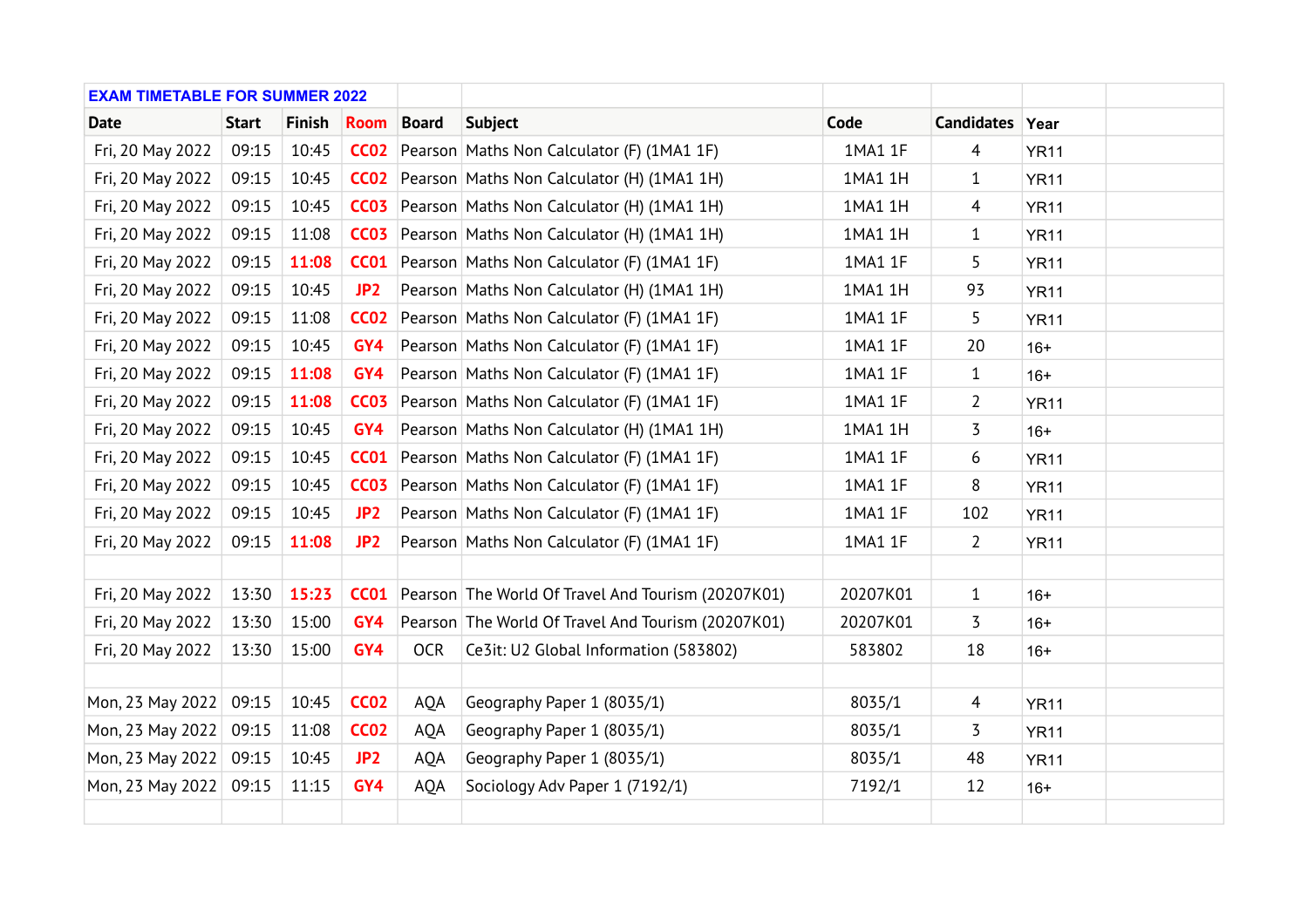| <b>EXAM TIMETABLE FOR SUMMER 2022</b> |              |               |                  |              |                                                    |                 |                 |             |  |
|---------------------------------------|--------------|---------------|------------------|--------------|----------------------------------------------------|-----------------|-----------------|-------------|--|
| <b>Date</b>                           | <b>Start</b> | <b>Finish</b> | <b>Room</b>      | <b>Board</b> | <b>Subject</b>                                     | Code            | Candidates Year |             |  |
| Mon, 23 May 2022 13:30                |              | 15:00         | <b>CC03</b>      |              | Pearson Functional Skills Entry Level Maths        | <b>CJHY4A01</b> | 13              | 16+ YR11    |  |
| Mon, 23 May 2022 13:30                |              | 15:30         | GY4              | <b>OCR</b>   | Di3hsc: U4 Anatomy & Physiology (583304)           | 583304          | $\mathbf{1}$    | $16+$       |  |
| Mon, 23 May 2022 13:30                |              | 15:30         | <b>CC02</b>      | <b>OCR</b>   | Di3hsc: U4 Anatomy & Physiology (583304)           | 583304          | $\mathbf{1}$    | $16+$       |  |
| Mon, 23 May 2022   13:30              |              | 15:30         | GY4              | <b>AQA</b>   | Economics Adv Paper 1 (7136/1)                     | 7136/1          | 11              | $16+$       |  |
| Mon, 23 May 2022 13:30                |              | 15:30         | JP <sub>2</sub>  |              | Pearson Fskl Maths L1                              | <b>CJHY7A01</b> | 5               | 16+YR11     |  |
| Mon, 23 May 2022 13:30                |              | 15:30         | JP <sub>2</sub>  |              | Pearson Functional Skills L2 Maths                 | <b>CJHY8A01</b> | 6               | 16+YR11     |  |
| Mon, 23 May 2022 13:30                |              | 15:23         | CCO1             |              | Pearson Functional Skills Entry Level Maths        | <b>CJHY4A01</b> | 3               | 16+YR11     |  |
| Mon, 23 May 2022 13:30                |              | 15:23         | CCO <sub>3</sub> |              | Pearson Functional Skills Entry Level Maths        | <b>CJHY4A01</b> | 5               | 16+YR11     |  |
| Mon, 23 May 2022 13:30                |              | 15:30         | GY4              | <b>OCR</b>   | Ec3hsc: U4 Anatomy & Physiology (583104)           | 583104          | 6               | $16+$       |  |
| Mon, 23 May 2022 13:30                |              | 15:00         | <b>CC01</b>      |              | Pearson Functional Skills Entry Level Maths        | <b>CJHY4A01</b> | 15              | 16+YR11     |  |
|                                       |              |               |                  |              |                                                    |                 |                 |             |  |
| Tue, 24 May 2022                      | 09:15        | 10:00         | JP <sub>2</sub>  |              | Pearson French Listening (H) (1FR0 1H)             | 1FR0 1H         | 24              | <b>YR11</b> |  |
| Tue, 24 May 2022                      | 10:05        | 11:05         | JP <sub>2</sub>  |              | Pearson French Reading (H) (1FR0 3H)               | 1FR0 3H         |                 |             |  |
|                                       |              |               |                  |              |                                                    |                 |                 |             |  |
| Tue, 24 May 2022                      | 09:15        | 09:50         |                  |              | <b>CC03</b> Pearson French Listening (F) (1FR0 1F) | 1FR0 1F         | 19              | <b>YR11</b> |  |
| Tue, 24 May 2022                      | 09:55        | 10:40         |                  |              | <b>CC03</b> Pearson French Reading (F) (1FRO 3F)   | 1FR0 3F         |                 |             |  |
| Tue, 24 May 2022                      | 09:15        | 10:00         |                  |              | <b>CC01</b> Pearson Arabic Listening (H) (1AA0 1H) | 1AA0 1H         | $6\phantom{1}6$ | 16+&YR11    |  |
| Tue, 24 May 2022                      | 10:05        | 11:10         |                  |              | <b>CC01</b> Pearson Arabic Reading (H) (1AA0 3H)   | 1AA0 3H         |                 |             |  |
| Tue, 24 May 2022                      | 09:15        | 09:50         |                  |              | <b>CC02</b> Pearson Arabic Listening (F) (1AA0 1F) | 1AA0 1F         | $\overline{4}$  | 16+&YR11    |  |
| Tue, 24 May 2022                      | 09:55        | 10:45         |                  |              | <b>CC02</b> Pearson Arabic Reading (F) (1AA0 3F)   | 1AA0 3F         |                 |             |  |
| Tue, 24 May 2022                      | 09:15        | 11:45         | GY4              | <b>AQA</b>   | Psychology Adv Paper 1 (7182/1)                    | 7182/1          | $\mathbf{1}$    | $16+$       |  |
| Tue, 24 May 2022                      | 09:15        | 11:15         | <b>CC04</b>      | <b>AQA</b>   | Psychology Adv Paper 1 (7182/1)                    | 7182/1          | $\mathbf{1}$    | $16+$       |  |
| Tue, 24 May 2022                      | 09:15        | 09:55         | GY4              |              | Pearson Biology (31617H1B)                         | 31617H1B        | $\overline{2}$  | $16+$       |  |
| Tue, 24 May 2022                      | 09:15        | 11:15         | GY4              | <b>AQA</b>   | Psychology Adv Paper 1 (7182/1)                    | 7182/1          | 35              | $16+$       |  |
| Tue, 24 May 2022                      | 11:30        | 12:10         | GY4              |              | Pearson Biology (31617H1B)                         | 31617H1B        | $\overline{2}$  | $16+$       |  |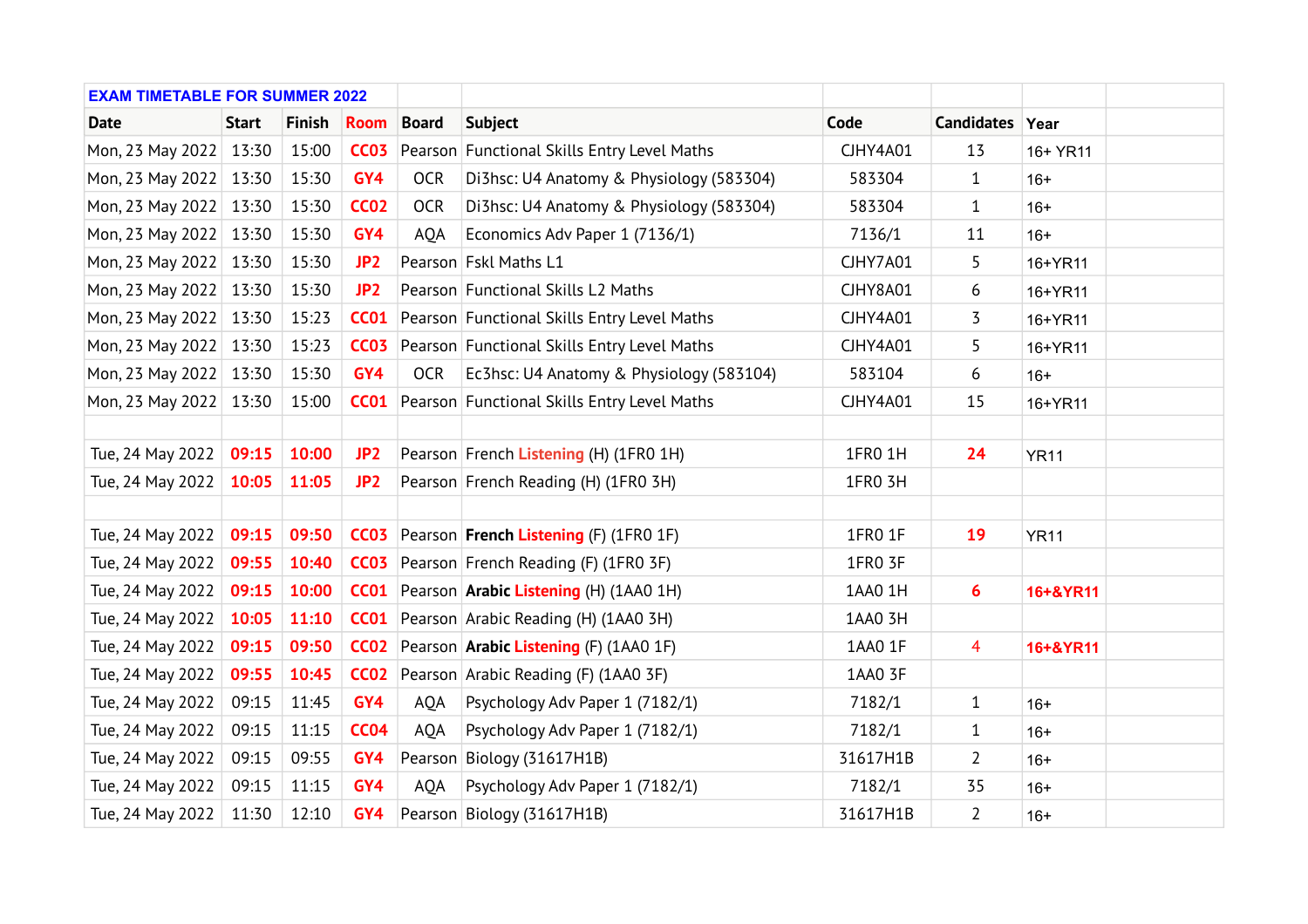| <b>EXAM TIMETABLE FOR SUMMER 2022</b> |              |               |                  |              |                                                               |          |                 |             |  |
|---------------------------------------|--------------|---------------|------------------|--------------|---------------------------------------------------------------|----------|-----------------|-------------|--|
| <b>Date</b>                           | <b>Start</b> | <b>Finish</b> | <b>Room</b>      | <b>Board</b> | <b>Subject</b>                                                | Code     | Candidates Year |             |  |
|                                       |              |               |                  |              |                                                               |          |                 |             |  |
| Tue, 24 May 2022                      | 13:00        | 15:30         |                  |              | <b>CC03</b> Pearson Arabic Translation Into English (9AA0 01) | 9AA0 01  | $\mathbf{1}$    | $16+$       |  |
| Tue, 24 May 2022                      | 13:30        | 14:30         | <b>CC01</b>      | <b>OCR</b>   | Sprt Sci: Risk Of Sprt Injuries Wrtn (R041/01)                | R041/01  | $\mathbf{1}$    | <b>YR10</b> |  |
| Tue, 24 May 2022                      | 13:30        | 14:45         | <b>CC01</b>      | <b>OCR</b>   | Sprt Sci: Risk Of Sprt Injuries Wrtn (R041/01)                | R041/01  | $\overline{2}$  | <b>YR10</b> |  |
| Tue, 24 May 2022                      | 13:30        | 14:30         | JP <sub>2</sub>  | <b>OCR</b>   | Sprt Sci: Risk Of Sprt Injuries Wrtn (R041/01)                | R041/01  | 24              | <b>YR10</b> |  |
| Tue, 24 May 2022                      | 13:30        | 14:10         | JP <sub>2</sub>  |              | Pearson Chemistry (31617H1C)                                  | 31617H1C | $\overline{4}$  | $16+$       |  |
|                                       |              |               |                  |              |                                                               |          |                 |             |  |
| Wed, 25 May 2022                      | 09:15        | 11:00         | JP <sub>2</sub>  |              | Pearson Shakesp. & Post 1914 Lit. (1ETO 01)                   | 1ET0 01  | 163             | <b>YR11</b> |  |
| Wed, 25 May 2022                      | 09:15        | 11:00         | CCO <sub>3</sub> |              | Pearson Shakesp. & Post 1914 Lit. (1ETO 01)                   | 1ET0 01  | 11              | <b>YR11</b> |  |
| Wed, 25 May 2022                      | 09:15        | 11:45         | GY4              | <b>AQA</b>   | Polish Adv Paper 1 (7687/1)                                   | 7687/1   | 5               | $16+$       |  |
| Wed, 25 May 2022                      | 09:15        | 11:00         | <b>CC01</b>      |              | Pearson Shakesp. & Post 1914 Lit. (1ETO 01)                   | 1ET0 01  | 6               | <b>YR11</b> |  |
| Wed, 25 May 2022                      | 09:15        | 11:00         | CCO2             |              | Pearson Shakesp. & Post 1914 Lit. (1ETO 01)                   | 1ET0 01  | 5               | <b>YR11</b> |  |
| Wed, 25 May 2022                      | 09:15        | 10:05         | GY4              | <b>AQA</b>   | Eng Lit Paper 1 - Modern Prose / Drama (8702/1M)              | 8702/1M  | 30              | <b>YR11</b> |  |
| Wed, 25 May 2022                      | 10:05        | 10:55         | GY4              | <b>AQA</b>   | Eng Lit Paper 1 - Poetry Anthology (8702/1P)                  | 8702/1P  |                 | <b>YR11</b> |  |
| Wed, 25 May 2022                      | 09:15        | 10:05         | <b>CC03</b>      | AQA          | Eng Lit Paper 1 - Modern Prose / Drama (8702/1M)              | 8702/1M  | $\overline{2}$  | <b>YR11</b> |  |
| Wed, 25 May 2022                      | 09:15        | 11:27         | <b>CC01</b>      |              | Pearson Shakesp. & Post 1914 Lit. (1ETO 01)                   | 1ET0 01  | 4               | <b>YR11</b> |  |
| Wed, 25 May 2022                      | 09:15        | 11:27         | <b>CC02</b>      |              | Pearson Shakesp. & Post 1914 Lit. (1ETO 01)                   | 1ET0 01  | 5               | <b>YR11</b> |  |
| Wed, 25 May 2022                      | 09:15        | 11:27         | JP <sub>2</sub>  |              | Pearson Shakesp. & Post 1914 Lit. (1ETO 01)                   | 1ET0 01  | $\overline{2}$  | <b>YR11</b> |  |
| Wed, 25 May 2022                      | 09:15        | 11:27         | <b>CC03</b>      |              | Pearson Shakesp. & Post 1914 Lit. (1ETO 01)                   | 1ET0 01  | 3               | <b>YR11</b> |  |
| Wed, 25 May 2022                      | 10:05        | 10:55         | <b>CC03</b>      | <b>AQA</b>   | Eng Lit Paper 1 - Poetry Anthology (8702/1P)                  | 8702/1P  | $\mathbf{1}$    | <b>YR11</b> |  |
|                                       |              |               |                  |              |                                                               |          |                 |             |  |
| Wed, 25 May 2022 13:30                |              | 14:15         | <b>CC01</b>      | <b>AQA</b>   | Bengali Listening Test Tier H (8638/LH)                       | 8638/LH  | $\mathbf{1}$    | <b>YR11</b> |  |
| Wed, 25 May 2022   14:16              |              | 15:16         | <b>CC01</b>      | <b>AQA</b>   | Bengali Reading Test Tier H (8638/RH)                         | 8638/RH  |                 |             |  |
| Wed, 25 May 2022   13:30              |              | 15:00         | GY4              |              | Pearson Core Pure Maths. 1 (9FM0 01)                          | 9FM0 01  | $\overline{4}$  | $16+$       |  |
| Wed, 25 May 2022   13:30              |              | 15:23         | GY4              |              | Pearson Core Pure Maths. 1 (9FM0 01)                          | 9FM0 01  | $\mathbf{1}$    | $16+$       |  |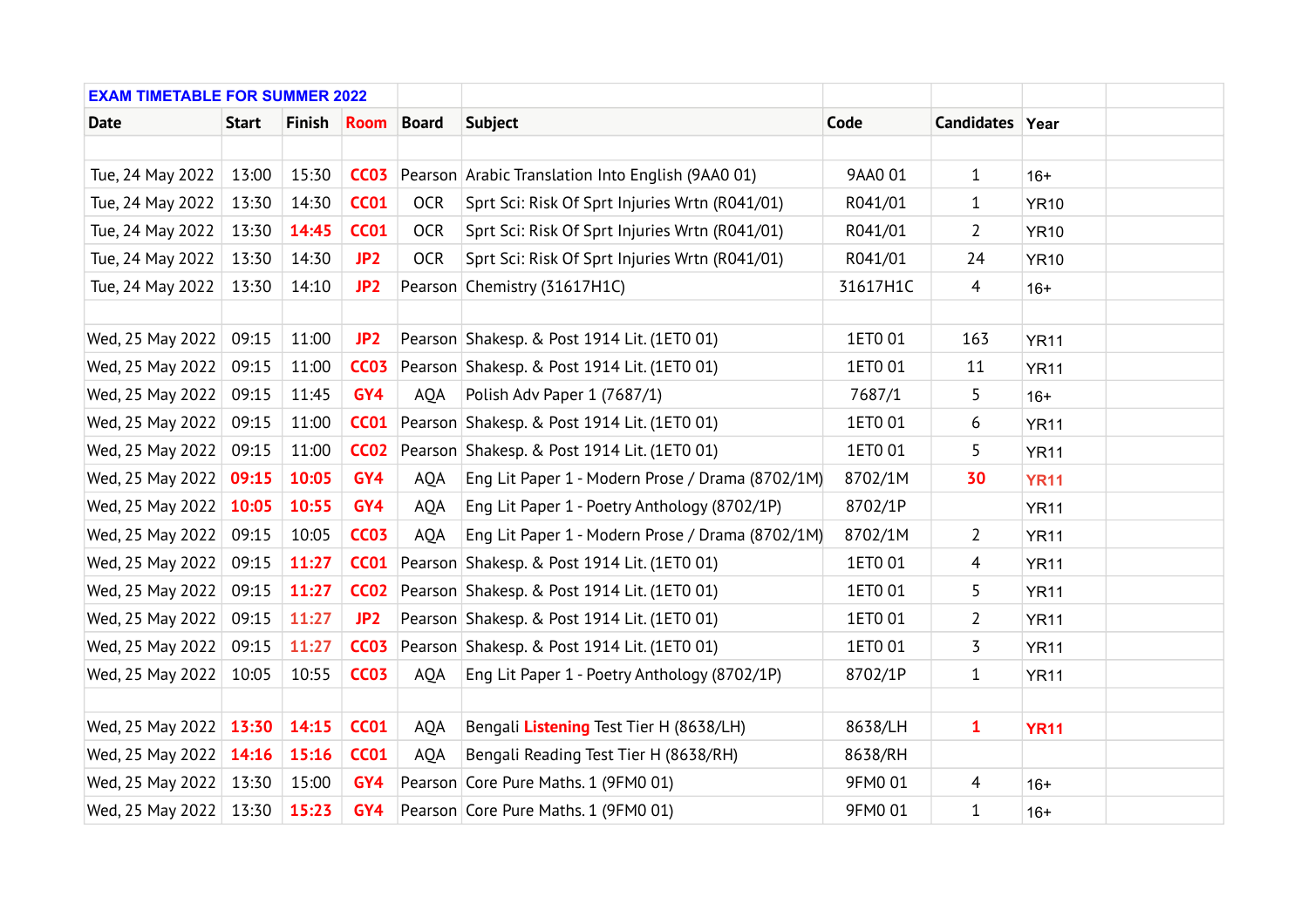| <b>EXAM TIMETABLE FOR SUMMER 2022</b> |              |               |                 |              |                                                   |           |                 |             |  |
|---------------------------------------|--------------|---------------|-----------------|--------------|---------------------------------------------------|-----------|-----------------|-------------|--|
| <b>Date</b>                           | <b>Start</b> | <b>Finish</b> | <b>Room</b>     | <b>Board</b> | <b>Subject</b>                                    | Code      | Candidates Year |             |  |
| Wed, 25 May 2022   13:30              |              | 14:10         | GY4             |              | Pearson Physics (31617H1P)                        | 31617H1P  | $\overline{4}$  | $16+$       |  |
|                                       |              |               |                 |              |                                                   |           |                 |             |  |
| Thu, 26 May 2022                      | 09:15        | 10:45         | GY4             | <b>AOA</b>   | Spanish AS Paper 2 Writing (7691/2)               | 7691/2    | 2               | $16+$       |  |
| Thu, 26 May 2022                      | 09:15        | 11:45         | GY4             | <b>AQA</b>   | History Adv Paper 1 Option C (7042/1C)            | 7042/1C   | 7               | $16+$       |  |
| Thu, 26 May 2022                      | 09:15        | 11:45         | <b>CC02</b>     | <b>AQA</b>   | History Adv Paper 1 Option C (7042/1C)            | 7042/1C   | $\overline{2}$  | $16+$       |  |
| Thu, 26 May 2022                      | 09:15        | 10:00         | <b>CC03</b>     |              | Pearson Spanish Listening (H) (1SP0 1H)           | 1SP0 1H   | 5               | 16+YR11     |  |
| Thu, 26 May 2022                      | 10:05        | 11:05         | <b>CC03</b>     |              | Pearson Spanish Reading (H) (1SP0 3H)             | 1SP0 3H   |                 |             |  |
| Thu, 26 May 2022                      | 09:15        | 09:50         | CCO4            |              | Pearson Spanidh Listening (F) (1SP0 1F)           | 1SP0 1F   | $\mathbf{1}$    | 16+YR11     |  |
| Thu, 26 May 2022                      | 09:55        | 10:40         |                 |              | <b>CC04</b> Pearson Spanish Reading (F) (1SP0 3F) | 1SP0 3F   |                 |             |  |
|                                       |              |               |                 |              |                                                   |           |                 |             |  |
| Thu, 26 May 2022                      | 13:30        | 15:23         | <b>CC02</b>     | <b>WJEC</b>  | Rs Route B Comp 2 Applied Catholic (C120U90-1)    | C120U90-1 | 5               | <b>YR11</b> |  |
| Thu, 26 May 2022                      | 13:30        | 15:00         | JP <sub>2</sub> | <b>WJEC</b>  | Rs Route B Comp 2 Applied Catholic (C120U90-1)    | C120U90-1 | 193             | <b>YR11</b> |  |
| Thu, 26 May 2022                      | 13:30        | 15:23         | <b>CC03</b>     | <b>WJEC</b>  | Rs Route B Comp 2 Applied Catholic (C120U90-1)    | C120U90-1 | 3               | <b>YR11</b> |  |
| Thu, 26 May 2022                      | 13:30        | 15:23         | JP <sub>2</sub> | <b>WJEC</b>  | Rs Route B Comp 2 Applied Catholic (C120U90-1)    | C120U90-1 | $\overline{2}$  | <b>YR11</b> |  |
| Thu, 26 May 2022                      | 13:30        | 15:23         | <b>CC01</b>     | <b>WJEC</b>  | Rs Route B Comp 2 Applied Catholic (C120U90-1)    | C120U90-1 | 4               | <b>YR11</b> |  |
| Thu, 26 May 2022                      | 13:30        | 15:00         | <b>CC01</b>     | <b>WJEC</b>  | Rs Route B Comp 2 Applied Catholic (C120U90-1)    | C120U90-1 | 6               | <b>YR11</b> |  |
| Thu, 26 May 2022                      | 13:30        | 15:30         | GY4             | <b>AQA</b>   | Physics Adv Paper 1 (7408/1)                      | 7408/1    | 7               | $16+$       |  |
| Thu, 26 May 2022                      | 13:30        | 15:15         | GY4             | <b>AQA</b>   | Religious Studies A P2a Excl Text (8062/2A)       | 8062/2A   | $\mathbf{1}$    | <b>YR11</b> |  |
| Thu, 26 May 2022                      | 13:30        | 15:00         | <b>CC03</b>     | <b>WJEC</b>  | Rs Route B Comp 2 Applied Catholic (C120U90-1)    | C120U90-1 | 13              | <b>YR11</b> |  |
| Thu, 26 May 2022                      | 13:30        | 15:00         | <b>CC02</b>     | <b>WJEC</b>  | Rs Route B Comp 2 Applied Catholic (C120U90-1)    | C120U90-1 | 5               | <b>YR11</b> |  |
|                                       |              |               |                 |              |                                                   |           |                 |             |  |
| Fri, 27 May 2022                      | 09:15        | 10:49         | <b>CC02</b>     | AQA          | Combined Sci Trilogy Chemistry P1f (8464/C/1F)    | 8464/C/1F | 5               | <b>YR11</b> |  |
| Fri, 27 May 2022                      | 09:15        | 10:49         | <b>CC03</b>     | AQA          | Combined Sci Trilogy Chemistry P1f (8464/C/1F)    | 8464/C/1F | 3               | <b>YR11</b> |  |
| Fri, 27 May 2022                      | 09:15        | 10:30         | JP <sub>2</sub> | AQA          | Combined Sci Trilogy Chemistry P1f (8464/C/1F)    | 8464/C/1F | 113             | <b>YR11</b> |  |
| Fri, 27 May 2022                      | 09:15        | 10:30         | JP <sub>2</sub> | <b>AQA</b>   | Combined Sci Trilogy Chemistry P1h (8464/C/1H)    | 8464/C/1H | 40              | <b>YR11</b> |  |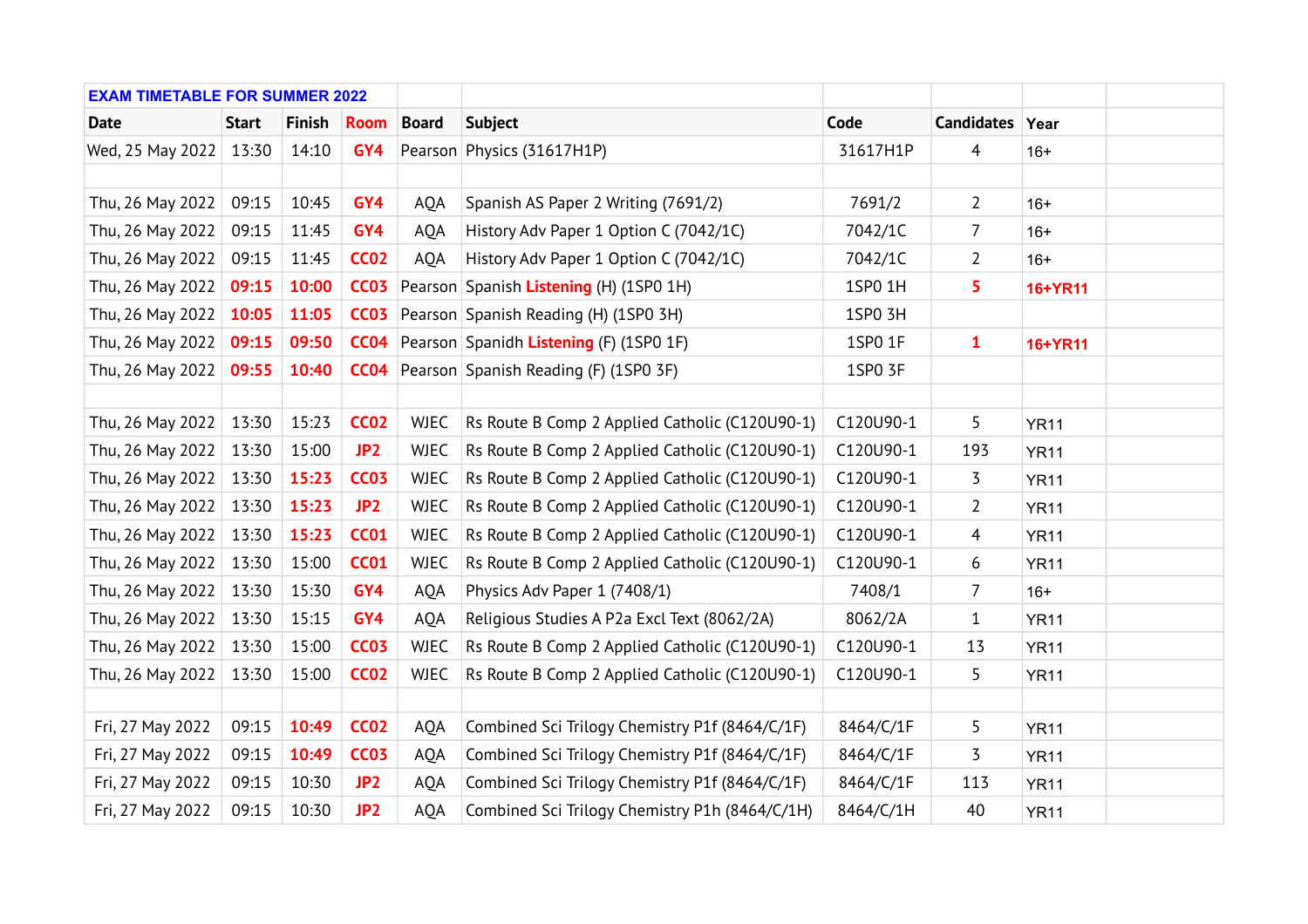| <b>EXAM TIMETABLE FOR SUMMER 2022</b> |              |               |                 |              |                                                  |           |                 |             |  |
|---------------------------------------|--------------|---------------|-----------------|--------------|--------------------------------------------------|-----------|-----------------|-------------|--|
| <b>Date</b>                           | <b>Start</b> | <b>Finish</b> | <b>Room</b>     | <b>Board</b> | <b>Subject</b>                                   | Code      | Candidates Year |             |  |
| Fri, 27 May 2022                      | 09:15        | 10:30         | <b>CC02</b>     | AQA          | Combined Sci Trilogy Chemistry P1h (8464/C/1H)   | 8464/C/1H | $\mathbf{1}$    | <b>YR11</b> |  |
| Fri, 27 May 2022                      | 09:15        | 10:30         | <b>CC03</b>     | AQA          | Combined Sci Trilogy Chemistry P1h (8464/C/1H)   | 8464/C/1H | $\mathbf{1}$    | <b>YR11</b> |  |
| Fri, 27 May 2022                      | 09:15        | 10:49         | JP <sub>2</sub> | <b>AQA</b>   | Combined Sci Trilogy Chemistry P1f (8464/C/1F)   | 8464/C/1F | 2               | <b>YR11</b> |  |
| Fri, 27 May 2022                      | 09:15        | 10:49         | <b>CC01</b>     | <b>AQA</b>   | Combined Sci Trilogy Chemistry P1f (8464/C/1F)   | 8464/C/1F | $\overline{4}$  | <b>YR11</b> |  |
| Fri, 27 May 2022                      | 09:15        | 10:30         | <b>CC01</b>     | AQA          | Combined Sci Trilogy Chemistry P1f (8464/C/1F)   | 8464/C/1F | 6               | <b>YR11</b> |  |
| Fri, 27 May 2022                      | 09:15        | 10:30         | <b>CC03</b>     | AQA          | Combined Sci Trilogy Chemistry P1f (8464/C/1F)   | 8464/C/1F | 11              | <b>YR11</b> |  |
| Fri, 27 May 2022                      | 09:15        | 11:15         | GY4             | <b>OCR</b>   | Ec3dm: U2 Pre-production & Planning (584402)     | 584402    | $\mathbf{1}$    | $16+$       |  |
| Fri, 27 May 2022                      | 09:15        | 10:30         | <b>CC02</b>     | <b>AQA</b>   | Combined Sci Trilogy Chemistry P1f (8464/C/1F)   | 8464/C/1F | $\overline{4}$  | <b>YR11</b> |  |
| Fri, 27 May 2022                      | 09:15        | 11:00         | GY4             | AQA          | Chemistry Paper 1 Tier H (8462/1H)               | 8462/1H   | 42              | $16+$       |  |
| Fri, 27 May 2022                      | 09:15        | 11:45         | GY4             | <b>AQA</b>   | Geography Adv Paper 1 (7037/1)                   | 7037/1    | $\mathbf{1}$    | $16+$       |  |
|                                       |              |               |                 |              |                                                  |           |                 |             |  |
| Fri, 27 May 2022                      | 13:30        | 15:00         | JP <sub>2</sub> | <b>AQA</b>   | Sociology AS Paper 2 (7191/2)                    | 7191/2    | $\mathbf{1}$    | $16+$       |  |
| Fri, 27 May 2022                      | 13:30        | 15:00         | JP <sub>2</sub> | <b>OCR</b>   | Comp Sci: Comp Thnk Algrthm Prgrm Wtn (J277/02   | J277/02   | 45              | <b>YR11</b> |  |
| Fri, 27 May 2022                      | 13:30        | 15:00         | <b>CC01</b>     | <b>OCR</b>   | Comp Sci: Comp Thnk Algrthm Prgrm Wtn (J277/02   | J277/02   | $\mathbf{1}$    | <b>YR11</b> |  |
| Fri, 27 May 2022                      | 13:30        | 15:23         | JP <sub>2</sub> | <b>OCR</b>   | Comp Sci: Comp Thnk Algrthm Prgrm Wtn (J277/02   | J277/02   | $\mathbf{1}$    | <b>YR11</b> |  |
| Fri, 27 May 2022                      | 13:30        | 15:00         | <b>CC03</b>     | <b>OCR</b>   | Comp Sci: Comp Thnk Algrthm Prgrm Wtn (J277/02   | J277/02   | 6               | <b>YR11</b> |  |
| Fri, 27 May 2022                      | 13:30        | 15:23         | <b>CC01</b>     | <b>OCR</b>   | Comp Sci: Comp Thnk Algrthm Prgrm Wtn (J277/02   | J277/02   | 3               | <b>YR11</b> |  |
|                                       |              |               |                 |              |                                                  |           |                 |             |  |
| <b>HALF TERM WEEK</b>                 |              |               |                 |              |                                                  |           |                 |             |  |
|                                       |              |               |                 |              |                                                  |           |                 |             |  |
| Mon, 06 Jun 2022                      | 09:15        | 10:35         | JP <sub>2</sub> | <b>AQA</b>   | German Writing Test Tier H (8668/WH)             | 8668/WH   | $\mathbf{1}$    | <b>YR11</b> |  |
| Mon, 06 Jun 2022                      | 09:15        | 11:08         | <b>CC03</b>     |              | Pearson Fskl English Entry level                 | CJHZ2A01  | $\mathbf{1}$    | <b>YR11</b> |  |
| Mon, 06 Jun 2022                      | 09:15        | 10:45         | JP <sub>2</sub> | <b>OCR</b>   | Di3hsc: U6 Personal & Pers Centre Appro (583306) | 583306    | $\overline{2}$  | $16+$       |  |
| Mon, 06 Jun 2022                      | 09:15        | 11:45         | JP <sub>2</sub> | N/A          | Functional Skills L1 English                     |           | 1               | 16+& YR11   |  |
| Mon, 06 Jun 2022                      | 09:15        | 10:45         |                 |              | <b>CC01</b> Pearson Fskl English Entry level     | CJHZ2A01  | $\overline{4}$  | 16+& YR11   |  |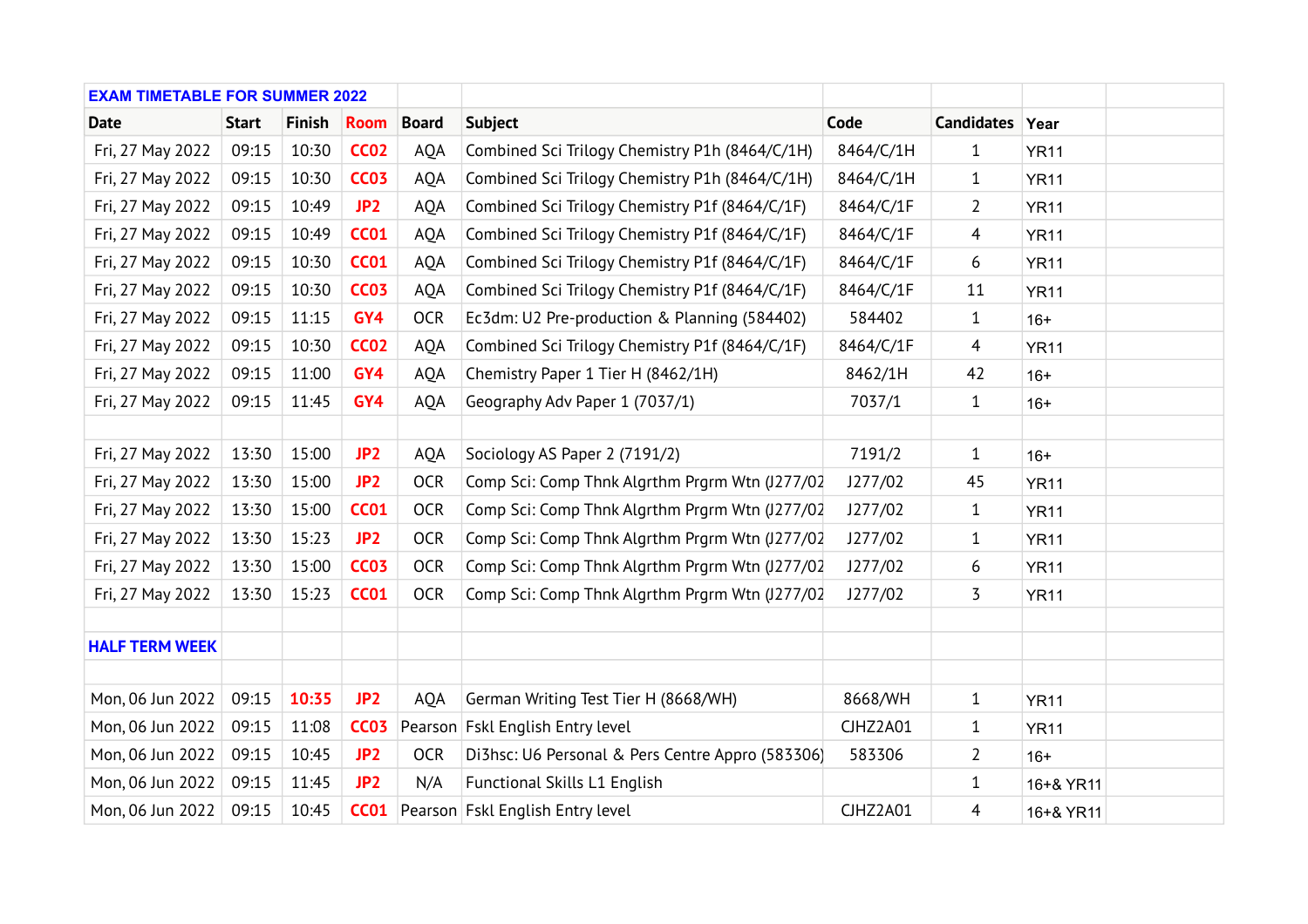| <b>EXAM TIMETABLE FOR SUMMER 2022</b> |              |               |                  |              |                                                    |          |                 |             |  |
|---------------------------------------|--------------|---------------|------------------|--------------|----------------------------------------------------|----------|-----------------|-------------|--|
| <b>Date</b>                           | <b>Start</b> | <b>Finish</b> | <b>Room</b>      | <b>Board</b> | <b>Subject</b>                                     | Code     | Candidates Year |             |  |
| Mon, 06 Jun 2022                      | 09:15        | 11:30         | <b>CC02</b>      | N/A          | Functional Skills English L2                       |          | $\mathbf{1}$    | 16+& YR11   |  |
| Mon, 06 Jun 2022                      | 09:15        | 11:30         | JP <sub>2</sub>  | N/A          | Functional Skills English L2                       |          | 8               | 16+& YR11   |  |
| Mon, 06 Jun 2022                      | 09:15        | 11:15         | JP <sub>2</sub>  | N/A          | Functional Skills L1 English                       |          | 10              | 16+& YR11   |  |
| Mon, 06 Jun 2022                      | 09:15        | 11:15         | <b>CC02</b>      | N/A          | Functional Skills L1 English                       |          | $\mathbf{1}$    | <b>YR11</b> |  |
| Mon, 06 Jun 2022                      | 09:15        | 11:45         | <b>CC02</b>      | N/A          | <b>Functional Skills L1 English</b>                |          | $\mathbf{1}$    | <b>YR11</b> |  |
| Mon, 06 Jun 2022                      | 09:15        | 11:08         |                  |              | <b>CC01</b> Pearson Fskl English Entry level       | CJHZ2A01 | $\overline{2}$  | 16+& YR11   |  |
| Mon, 06 Jun 2022                      | 09:15        | 10:45         |                  |              | <b>CC03</b> Pearson Fskl English Entry level       | CJHZ2A01 | 15              | 16+& YR11   |  |
|                                       |              |               |                  |              |                                                    |          |                 |             |  |
| Mon, 06 Jun 2022                      | 13:30        | 14:50         | GY4              |              | Pearson Arabic Writing (F) (1AA0 4F)               | 1AA0 4F  | $\overline{4}$  | 16+&YR11    |  |
| Mon, 06 Jun 2022                      | 13:30        | 14:55         | GY4              |              | Pearson ArabickWriting (H) (1AA0 4H)               | 1AA0 4H  | 6               | 16+&YR11    |  |
| Mon, 06 Jun 2022                      | 13:30        | 14:55         | GY4              |              | Pearson Turkish Writing (H) (1TU0 4H)              | 1TU0 4H  | 2               | 16+&YR11    |  |
| Mon, 06 Jun 2022                      | 13:30        | 15:30         | GY4              | <b>AQA</b>   | Economics Adv Paper 2 (7136/2)                     | 7136/2   | 11              | $16+$       |  |
|                                       |              |               |                  |              |                                                    |          |                 |             |  |
| Tue, 07 Jun 2022                      | 09:15        | 11:08         | JP2              |              | Pearson Maths Calculator (F) (1MA1 2F)             | 1MA1 2F  | $\overline{2}$  | <b>YR11</b> |  |
| Tue, 07 Jun 2022                      | 09:15        | 10:45         | GY4              |              | Pearson Maths Calculator (F) (1MA1 2F)             | 1MA1 2F  | 20              | $16+$       |  |
| Tue, 07 Jun 2022                      | 09:15        | 11:08         | GY4              |              | Pearson Maths Calculator (F) (1MA1 2F)             | 1MA1 2F  | $\mathbf{1}$    | $16+$       |  |
| Tue, 07 Jun 2022                      | 09:15        | 10:45         | GY4              |              | Pearson Maths Calculator (H) (1MA1 2H)             | 1MA1 2H  | 3               | $16+$       |  |
| Tue, 07 Jun 2022                      | 09:15        | 10:45         | CCO2             |              | Pearson Maths Calculator (F) (1MA1 2F)             | 1MA1 2F  | $\overline{4}$  | <b>YR11</b> |  |
| Tue, 07 Jun 2022                      | 09:15        | 10:45         | CCO2             |              | Pearson Maths Calculator (H) (1MA1 2H)             | 1MA1 2H  | $\mathbf{1}$    | <b>YR11</b> |  |
| Tue, 07 Jun 2022                      | 09:15        | 11:08         | CCO <sub>3</sub> |              | Pearson Maths Calculator (F) (1MA1 2F)             | 1MA1 2F  | 2               | <b>YR11</b> |  |
| Tue, 07 Jun 2022                      | 09:15        | 11:08         |                  |              | <b>CC01</b> Pearson Maths Calculator (F) (1MA1 2F) | 1MA1 2F  | 5               | <b>YR11</b> |  |
| Tue, 07 Jun 2022                      | 09:15        | 11:08         | <b>CC03</b>      |              | Pearson Maths Calculator (H) (1MA1 2H)             | 1MA1 2H  | $\mathbf{1}$    | <b>YR11</b> |  |
| Tue, 07 Jun 2022                      | 09:15        | 10:45         | JP <sub>2</sub>  |              | Pearson Maths Calculator (H) (1MA1 2H)             | 1MA1 2H  | 93              | <b>YR11</b> |  |
| Tue, 07 Jun 2022                      | 09:15        | 10:45         |                  |              | CC03 Pearson Maths Calculator (H) (1MA1 2H)        | 1MA1 2H  | $\overline{4}$  | <b>YR11</b> |  |
| Tue, 07 Jun 2022                      | 09:15        | 11:08         |                  |              | <b>CC02</b> Pearson Maths Calculator (F) (1MA1 2F) | 1MA1 2F  | 5               | <b>YR11</b> |  |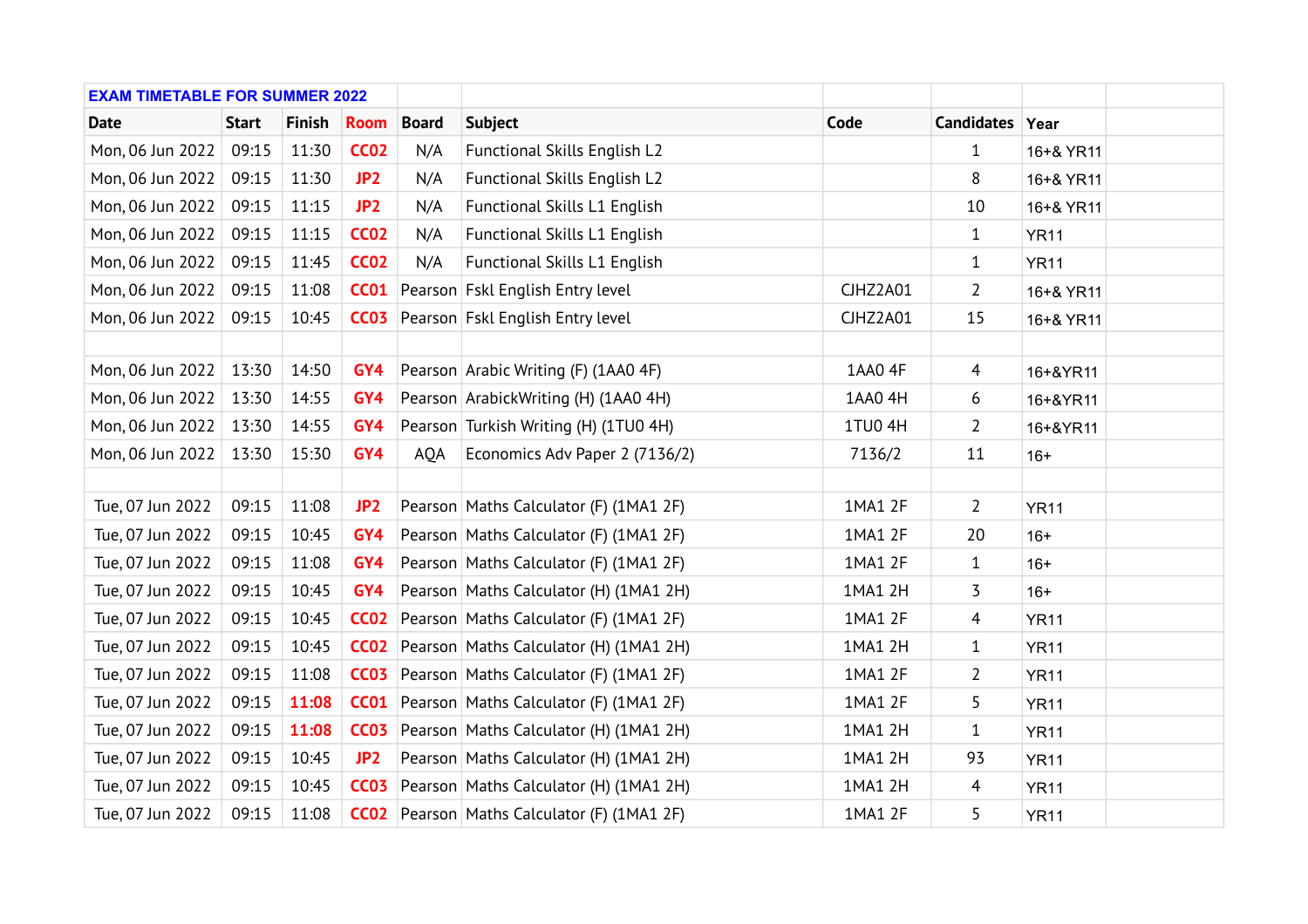| <b>EXAM TIMETABLE FOR SUMMER 2022</b> |              |               |                 |              |                                              |                |                 |             |  |
|---------------------------------------|--------------|---------------|-----------------|--------------|----------------------------------------------|----------------|-----------------|-------------|--|
| <b>Date</b>                           | <b>Start</b> | <b>Finish</b> | <b>Room</b>     | <b>Board</b> | <b>Subject</b>                               | Code           | Candidates Year |             |  |
| Tue, 07 Jun 2022                      | 09:15        | 10:45         | <b>CC03</b>     |              | Pearson Maths Calculator (F) (1MA1 2F)       | 1MA1 2F        | 8               | <b>YR11</b> |  |
| Tue, 07 Jun 2022                      | 09:15        | 10:45         | JP2             |              | Pearson Maths Calculator (F) (1MA1 2F)       | 1MA1 2F        | 102             | <b>YR11</b> |  |
| Tue, 07 Jun 2022                      | 09:15        | 10:45         | <b>CC01</b>     |              | Pearson Maths Calculator (F) (1MA1 2F)       | 1MA1 2F        | 6               | <b>YR11</b> |  |
| Tue, 07 Jun 2022                      | 09:15        | 11:45         | GY4             | AQA          | English Literature B Adv Paper 1a (7717/1A)  | 7717/1A        | 6               | $16+$       |  |
| Tue, 07 Jun 2022                      | 09:15        | 11:45         | <b>CC04</b>     | <b>AQA</b>   | Spanish Adv Pap 1 List, Read & Writ (7692/1) | 7692/1         | $\mathbf{1}$    | $16+$       |  |
|                                       |              |               |                 |              |                                              |                |                 |             |  |
| Tue, 07 Jun 2022                      | 13:30        | 15:04         | <b>CC02</b>     | AQA          | Geography Paper 2 (8035/2)                   | 8035/2         | 3               | <b>YR11</b> |  |
| Tue, 07 Jun 2022                      | 13:30        | 14:45         | JP <sub>2</sub> | <b>AQA</b>   | Geography Paper 2 (8035/2)                   | 8035/2         | 48              | <b>YR11</b> |  |
| Tue, 07 Jun 2022                      | 13:30        | 14:45         | <b>CC02</b>     | <b>AQA</b>   | Geography Paper 2 (8035/2)                   | 8035/2         | $\overline{4}$  | <b>YR11</b> |  |
| Tue, 07 Jun 2022                      | 13:30        | 16:00         | GY4             |              | Pearson Pure Mathematics 1 (9MA0 01)         | 9MA0 01        | $\overline{2}$  | $16+$       |  |
| Tue, 07 Jun 2022                      | 13:30        | 15:30         | GY4             |              | Pearson Pure Mathematics 1 (9MA0 01)         | 9MA0 01        | 24              | $16+$       |  |
| Tue, 07 Jun 2022                      | 13:30        | 15:30         | GY4             | <b>AQA</b>   | Sociology Adv Paper 2 (7192/2)               | 7192/2         | 12              | $16+$       |  |
|                                       |              |               |                 |              |                                              |                |                 |             |  |
| Wed, 08 Jun 2022                      | 09:15        | 11:15         | <b>CC01</b>     | AQA          | Psychology Adv Paper 2 (7182/2)              | 7182/2         | $\mathbf{1}$    | $16+$       |  |
| Wed, 08 Jun 2022                      | 09:15        | 11:45         | GY4             | <b>AQA</b>   | Psychology Adv Paper 2 (7182/2)              | 7182/2         | 1               | $16+$       |  |
| Wed, 08 Jun 2022                      | 09:15        | 11:15         | GY4             | AQA          | Psychology Adv Paper 2 (7182/2)              | 7182/2         | 34              | $16+$       |  |
| Wed, 08 Jun 2022                      | 09:15        | 11:15         | GY4             | AQA          | Polish Adv Paper 2 (7687/2)                  | 7687/2         | $\overline{4}$  | $16+$       |  |
| Wed, 08 Jun 2022                      | 09:15        | 10:35         | JP <sub>2</sub> |              | Pearson 19c Novelists Since 1789 (1ET0 2N)   | 1ET0 2N        | 163             | <b>YR11</b> |  |
| Wed, 08 Jun 2022                      | 09:15        | 10:35         | <b>CC03</b>     |              | Pearson 19c Novelists Since 1789 (1ET0 2N)   | <b>1ETO 2N</b> | 11              | <b>YR11</b> |  |
| Wed, 08 Jun 2022                      | 09:15        | 10:55         | <b>CC03</b>     |              | Pearson 19c Novelists Since 1789 (1ET0 2N)   | <b>1ETO 2N</b> | 3               | <b>YR11</b> |  |
| Wed, 08 Jun 2022                      | 09:15        | 10:35         | <b>CC01</b>     |              | Pearson   19c Novelists Since 1789 (1ET0 2N) | <b>1ETO 2N</b> | 6               | <b>YR11</b> |  |
| Wed, 08 Jun 2022                      | 09:15        | 11:15         | <b>CC02</b>     | AQA          | Psychology Adv Paper 2 (7182/2)              | 7182/2         | 1               | $16+$       |  |
| Wed, 08 Jun 2022                      | 09:15        | 11:00         | <b>CC03</b>     | AQA          | Eng Lit Paper 2 (8702/2)                     | 8702/2         | $\overline{2}$  | <b>YR11</b> |  |
| Wed, 08 Jun 2022                      | 09:15        | 11:00         | JP <sub>2</sub> | AQA          | Eng Lit Paper 2 (8702/2)                     | 8702/2         | 30              | <b>YR11</b> |  |
| Wed, 08 Jun 2022                      | 09:15        | 10:55         | JP <sub>2</sub> |              | Pearson 19c Novelists Since 1789 (1ET0 2N)   | <b>1ETO 2N</b> | $\overline{2}$  | <b>YR11</b> |  |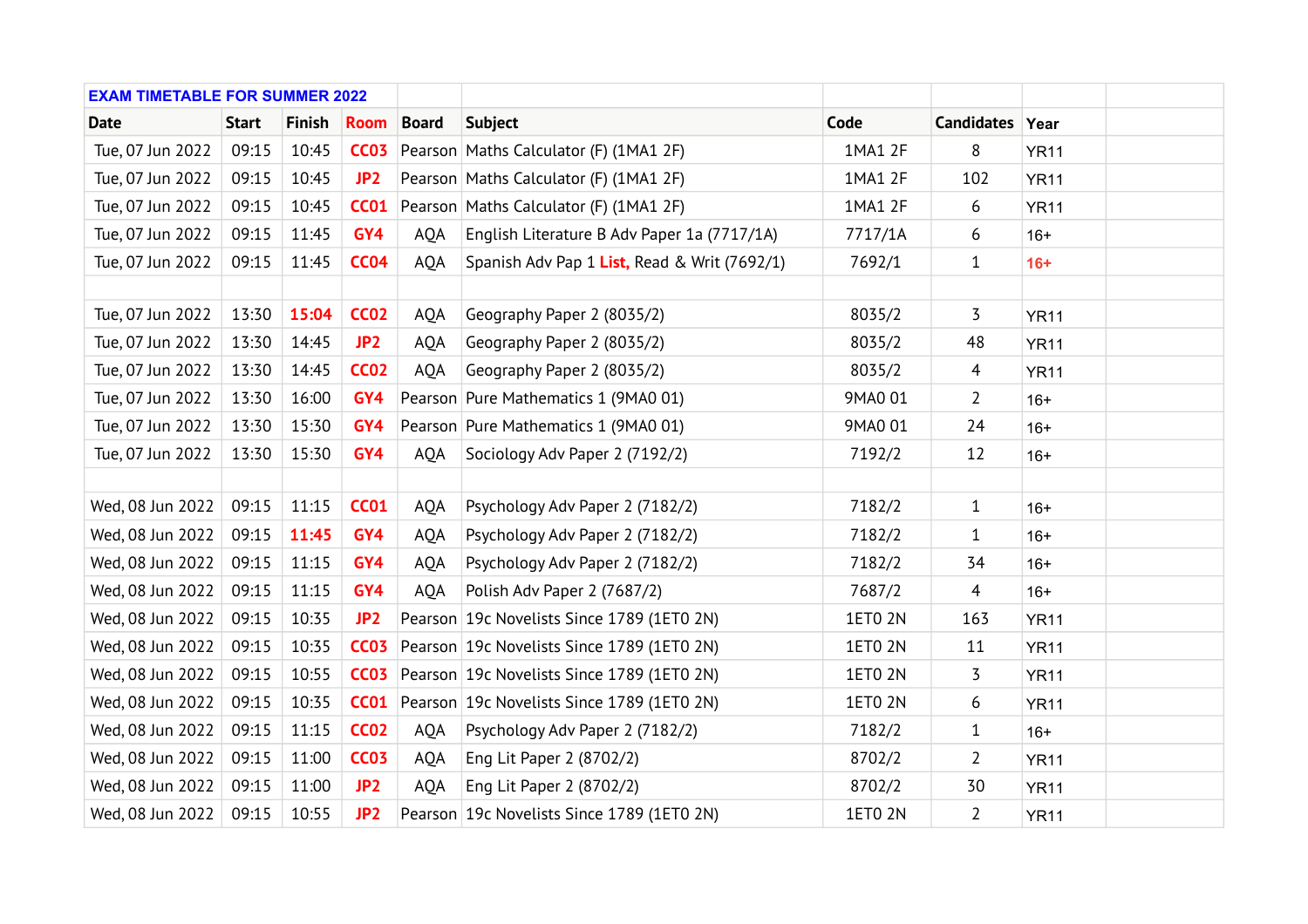| <b>EXAM TIMETABLE FOR SUMMER 2022</b> |              |               |                 |              |                                                     |                |                 |             |  |
|---------------------------------------|--------------|---------------|-----------------|--------------|-----------------------------------------------------|----------------|-----------------|-------------|--|
| <b>Date</b>                           | <b>Start</b> | <b>Finish</b> | <b>Room</b>     | <b>Board</b> | <b>Subject</b>                                      | Code           | Candidates Year |             |  |
| Wed, 08 Jun 2022                      | 09:15        | 10:55         | CCO1            |              | Pearson   19c Novelists Since 1789 (1ET0 2N)        | 1ET0 2N        | $\overline{4}$  | <b>YR11</b> |  |
| Wed, 08 Jun 2022                      | 09:15        | 10:55         |                 |              | CC02 Pearson 19c Novelists Since 1789 (1ETO 2N)     | 1ET0 2N        | 5               | <b>YR11</b> |  |
| Wed, 08 Jun 2022                      | 09:15        | 10:35         |                 |              | CC02 Pearson 19c Novelists Since 1789 (1ETO 2N)     | <b>1ETO 2N</b> | 5               | <b>YR11</b> |  |
|                                       |              |               |                 |              |                                                     |                |                 |             |  |
| Wed, 08 Jun 2022                      | 13:30        | 14:45         | <b>CC01</b>     | <b>WJEC</b>  | Rs Component 3 Judaism (C120U60-1)                  | C120U60-1      | $\overline{4}$  | <b>YR11</b> |  |
| Wed, 08 Jun 2022                      | 13:30        | 14:30         | <b>CC01</b>     | <b>WJEC</b>  | Rs Component 3 Judaism (C120U60-1)                  | C120U60-1      | 6               | <b>YR11</b> |  |
| Wed, 08 Jun 2022                      | 13:30        | 15:30         | GY4             | <b>AQA</b>   | Polish Adv Paper 2 (7687/2)                         | 7687/2         | $\mathbf{1}$    | $16+$       |  |
| Wed, 08 Jun 2022                      | 13:30        | 15:23         | GY4             |              | Pearson Core Pure Maths. 2 (9FM0 02)                | 9FM0 02        | 1               | $16+$       |  |
| Wed, 08 Jun 2022                      | 13:30        | 14:30         | <b>CC02</b>     | <b>WJEC</b>  | Rs Component 3 Judaism (C120U60-1)                  | C120U60-1      | 6               | <b>YR11</b> |  |
| Wed, 08 Jun 2022                      | 13:30        | 14:30         | <b>CC03</b>     | <b>WJEC</b>  | Rs Component 3 Judaism (C120U60-1)                  | C120U60-1      | 12              | <b>YR11</b> |  |
| Wed, 08 Jun 2022                      | 13:30        | 14:45         | <b>CC02</b>     | <b>WJEC</b>  | Rs Component 3 Judaism (C120U60-1)                  | C120U60-1      | 5               | <b>YR11</b> |  |
| Wed, 08 Jun 2022                      | 13:30        | 14:45         | JP <sub>2</sub> | <b>WJEC</b>  | Rs Component 3 Judaism (C120U60-1)                  | C120U60-1      | 2               | <b>YR11</b> |  |
| Wed, 08 Jun 2022                      | 13:30        | 14:45         | <b>CC03</b>     | <b>WJEC</b>  | Rs Component 3 Judaism (C120U60-1)                  | C120U60-1      | 3               | <b>YR11</b> |  |
| Wed, 08 Jun 2022                      | 13:30        | 14:30         | JP <sub>2</sub> | <b>WJEC</b>  | Rs Component 3 Judaism (C120U60-1)                  | C120U60-1      | 193             | <b>YR11</b> |  |
| Wed, 08 Jun 2022                      | 13:30        | 15:00         | GY4             |              | Pearson Core Pure Maths. 2 (9FM0 02)                | 9FM0 02        | $\overline{4}$  | $16+$       |  |
| Wed, 08 Jun 2022                      | 13:30        | 14:45         | GY4             |              | Pearson Statistics & Mechanics (8MA0 02)            | 8MA0 02        | $\mathbf 1$     | $16+$       |  |
| Wed, 08 Jun 2022                      | 13:30        | 16:00         | GY4             | <b>AOA</b>   | Geography Adv Paper 2 (7037/2)                      | 7037/2         | $\mathbf{1}$    | $16+$       |  |
| Wed, 08 Jun 2022                      | 13:30        | 15:00         | GY4             | <b>AQA</b>   | Mathematical Studies Paper 1 (1350/1)               | 1350/1         | 14              | $16+$       |  |
| Wed, 08 Jun 2022                      | 13:30        | 16:10         | GY4             |              | Pearson Translation Into Arabic (9AA0 02)           | 9AA0 02        | $\mathbf{1}$    | $16+$       |  |
|                                       |              |               |                 |              |                                                     |                |                 |             |  |
| Thu, 09 Jun 2022                      | 09:15        | 10:55         |                 |              | <b>CC01</b> Pearson Weimar & Nazi Germany (1HIA 31) | 1HIA 31        | $\mathbf{1}$    | <b>YR11</b> |  |
| Thu, 09 Jun 2022                      | 09:15        | 10:55         |                 |              | <b>CC03</b> Pearson Weimar & Nazi Germany (1HIA 31) | 1HIA 31        | $\overline{2}$  | <b>YR11</b> |  |
| Thu, 09 Jun 2022                      | 09:15        | 10:55         | CCO2            |              | Pearson Weimar & Nazi Germany (1HIA 31)             | 1HIA 31        | 3               | <b>YR11</b> |  |
| Thu, 09 Jun 2022                      | 09:15        | 10:35         |                 |              | <b>CC01</b> Pearson Weimar & Nazi Germany (1HIA 31) | 1HIA 31        | 5               | <b>YR11</b> |  |
| Thu, 09 Jun 2022                      | 09:15        | 10:35         |                 |              | <b>CC03</b> Pearson Weimar & Nazi Germany (1HIA 31) | 1HIA 31        | 5               | <b>YR11</b> |  |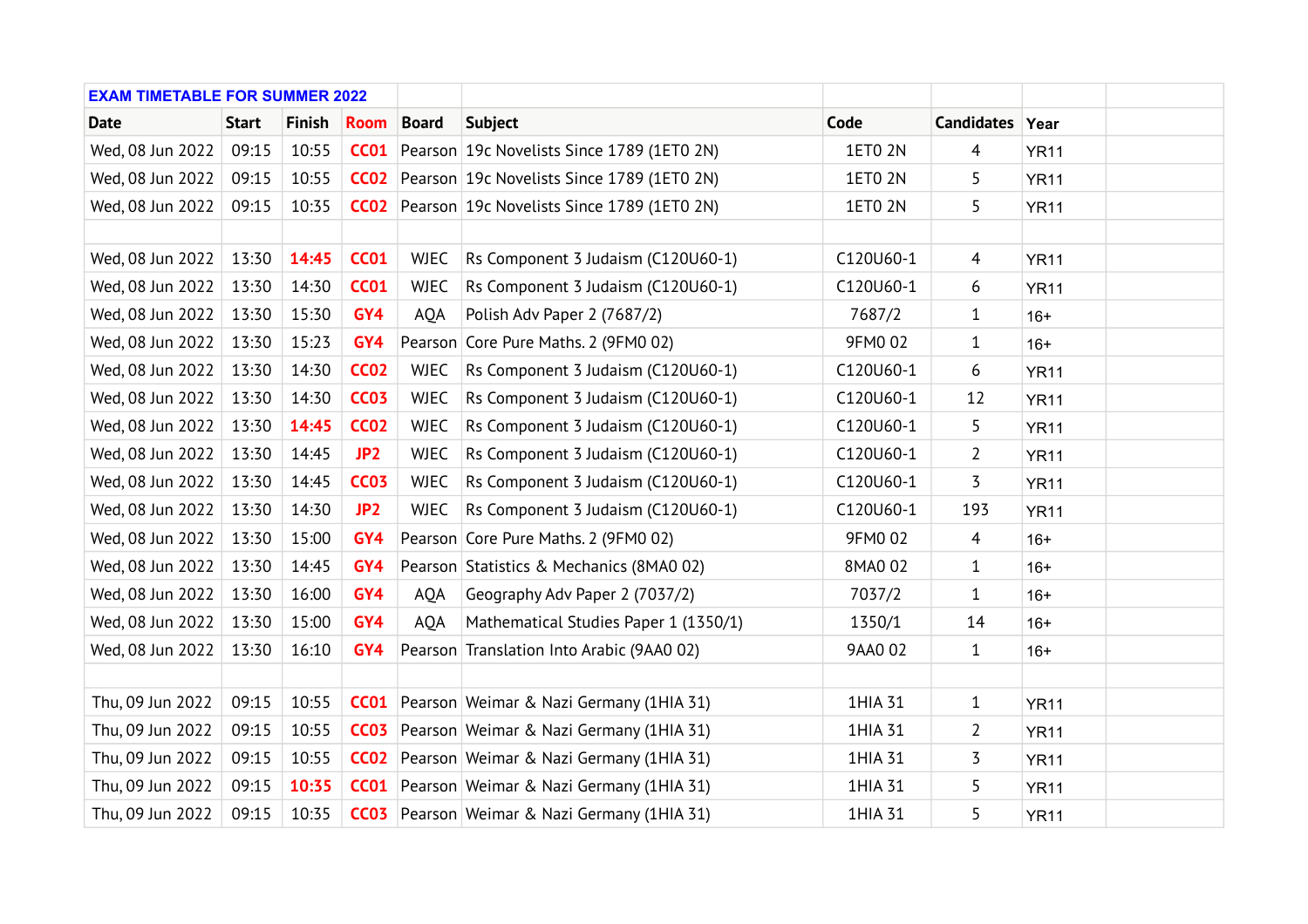| <b>EXAM TIMETABLE FOR SUMMER 2022</b> |              |               |                 |              |                                                |           |                 |             |  |
|---------------------------------------|--------------|---------------|-----------------|--------------|------------------------------------------------|-----------|-----------------|-------------|--|
| <b>Date</b>                           | <b>Start</b> | <b>Finish</b> | <b>Room</b>     | <b>Board</b> | <b>Subject</b>                                 | Code      | Candidates Year |             |  |
| Thu, 09 Jun 2022                      | 09:15        | 10:35         | <b>CC02</b>     |              | Pearson Weimar & Nazi Germany (1HIA 31)        | 1HIA 31   | $\overline{2}$  | <b>YR11</b> |  |
| Thu, 09 Jun 2022                      | 09:15        | 10:35         | JP <sub>2</sub> |              | Pearson Weimar & Nazi Germany (1HIA 31)        | 1HIA 31   | 117             | 16+ & YR11  |  |
| Thu, 09 Jun 2022                      | 09:15        | 10:55         | JP <sub>2</sub> |              | Pearson Weimar & Nazi Germany (1HIA 31)        | 1HIA 31   | 2               | <b>YR11</b> |  |
| Thu, 09 Jun 2022                      | 09:15        | 11:45         | <b>CC02</b>     | <b>OCR</b>   | Rel Stud: Philosophy Of Religion Wtn (H573/01) | H573/01   | 1               | $16+$       |  |
| Thu, 09 Jun 2022                      | 09:15        | 11:15         | GY4             | <b>OCR</b>   | Rel Stud: Philosophy Of Religion Wtn (H573/01) | H573/01   | 1               | $16+$       |  |
| Thu, 09 Jun 2022                      | 09:15        | 11:45         | GY4             | <b>OCR</b>   | Rel Stud: Philosophy Of Religion Wtn (H573/01) | H573/01   | $\mathbf{1}$    | $16+$       |  |
|                                       |              |               |                 |              |                                                |           |                 |             |  |
| Thu, 09 Jun 2022                      | 13:30        | 14:45         | <b>CC01</b>     | AQA          | Combined Sci Trilogy Physics P1f (8464/P/1F)   | 8464/P/1F | 6               | <b>YR11</b> |  |
| Thu, 09 Jun 2022                      | 13:30        | 15:04         | <b>CC03</b>     | AQA          | Combined Sci Trilogy Physics P1f (8464/P/1F)   | 8464/P/1F | 3               | <b>YR11</b> |  |
| Thu, 09 Jun 2022                      | 13:30        | 14:45         | <b>CC03</b>     | <b>AQA</b>   | Combined Sci Trilogy Physics P1f (8464/P/1F)   | 8464/P/1F | 11              | <b>YR11</b> |  |
| Thu, 09 Jun 2022                      | 13:30        | 15:04         | <b>CC02</b>     | <b>AQA</b>   | Combined Sci Trilogy Physics P1f (8464/P/1F)   | 8464/P/1F | 5               | <b>YR11</b> |  |
| Thu, 09 Jun 2022                      | 13:30        | 16:00         | GY4             | AQA          | Biology Adv Paper 1 (7402/1)                   | 7402/1    | 1               | $16+$       |  |
| Thu, 09 Jun 2022                      | 13:30        | 14:45         | <b>CC02</b>     | <b>AQA</b>   | Combined Sci Trilogy Physics P1f (8464/P/1F)   | 8464/P/1F | $\overline{4}$  | <b>YR11</b> |  |
| Thu, 09 Jun 2022                      | 13:30        | 15:04         | <b>CC01</b>     | AQA          | Combined Sci Trilogy Physics P1f (8464/P/1F)   | 8464/P/1F | $\overline{4}$  | <b>YR11</b> |  |
| Thu, 09 Jun 2022                      | 13:30        | 14:45         | JP <sub>2</sub> | <b>AQA</b>   | Combined Sci Trilogy Physics P1f (8464/P/1F)   | 8464/P/1F | 113             | <b>YR11</b> |  |
| Thu, 09 Jun 2022                      | 13:30        | 16:00         | GY4             | <b>AQA</b>   | German Adv Paper 1 List, Read & Writ (7662/1)  | 7662/1    | $\mathbf{1}$    | $16+$       |  |
| Thu, 09 Jun 2022                      | 13:30        | 15:15         | GY4             | <b>AQA</b>   | Physics Paper 1 Tier H (8463/1H)               | 8463/1H   | 43              | <b>YR11</b> |  |
| Thu, 09 Jun 2022                      | 13:30        | 14:45         | JP <sub>2</sub> | <b>AQA</b>   | Combined Sci Trilogy Physics P1h (8464/P/1H)   | 8464/P/1H | 40              | <b>YR11</b> |  |
| Thu, 09 Jun 2022                      | 13:30        | 15:30         | GY4             | <b>AQA</b>   | Biology Adv Paper 1 (7402/1)                   | 7402/1    | 12              | $16+$       |  |
| Thu, 09 Jun 2022                      | 13:30        | 15:04         | JP <sub>2</sub> | <b>AQA</b>   | Combined Sci Trilogy Physics P1f (8464/P/1F)   | 8464/P/1F | $\overline{2}$  | <b>YR11</b> |  |
| Thu, 09 Jun 2022                      | 13:30        | 14:45         | <b>CC02</b>     | <b>AQA</b>   | Combined Sci Trilogy Physics P1h (8464/P/1H)   | 8464/P/1H | $\mathbf{1}$    | <b>YR11</b> |  |
| Thu, 09 Jun 2022                      | 13:30        | 14:45         | <b>CC03</b>     | <b>AQA</b>   | Combined Sci Trilogy Physics P1h (8464/P/1H)   | 8464/P/1H | $\mathbf{1}$    | <b>YR11</b> |  |
|                                       |              |               |                 |              |                                                |           |                 |             |  |
| Fri, 10 Jun 2022                      | 09:15        | 11:45         | <b>CC04</b>     | AQA          | History Adv Paper 2 Option N (7042/2N)         | 7042/2N   | $\overline{2}$  | $16+$       |  |
| Fri, 10 Jun 2022                      | 09:15        | 11:45         | GY4             | <b>AQA</b>   | History Adv Paper 2 Option N (7042/2N)         | 7042/2N   | 7               | $16+$       |  |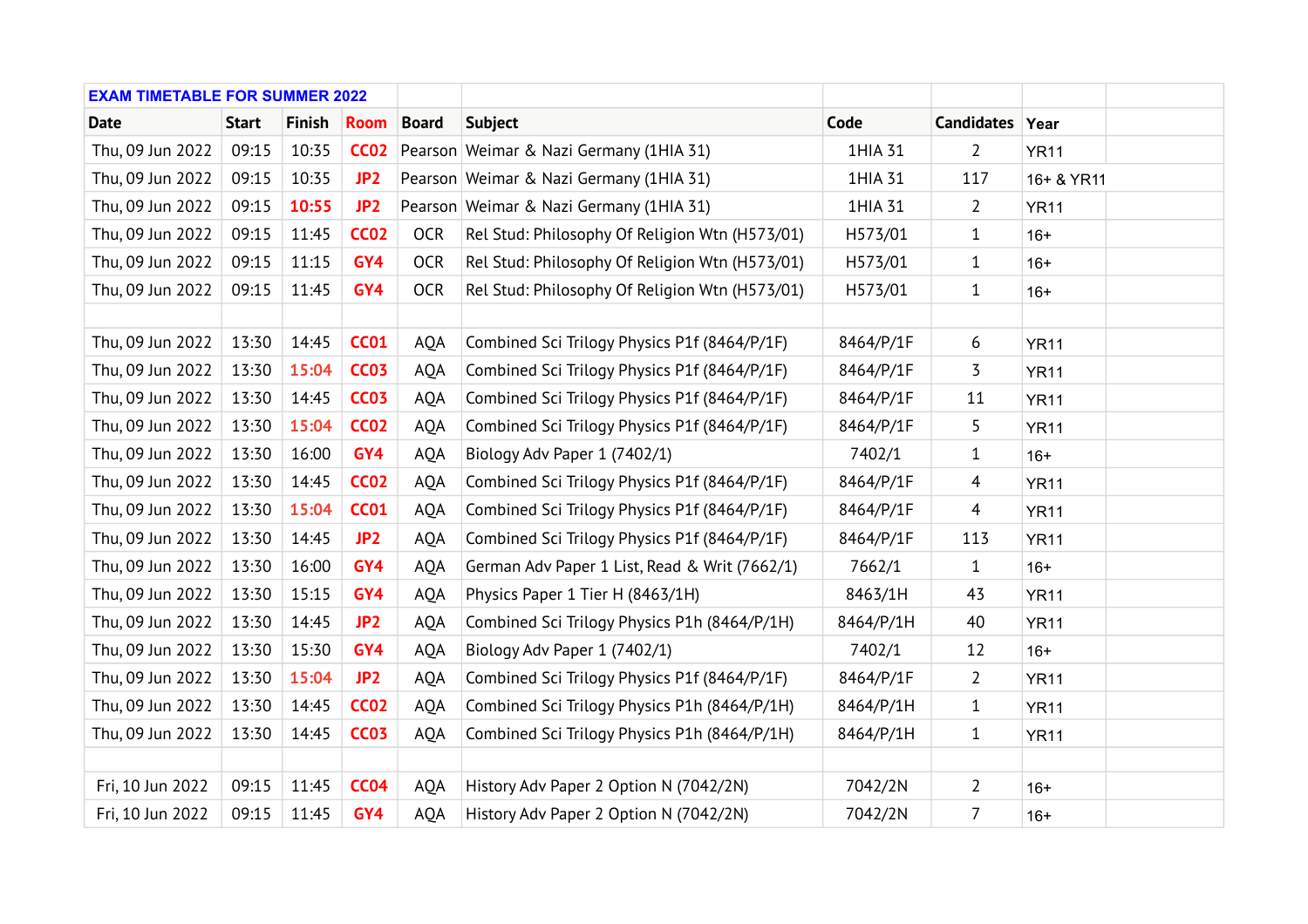| <b>EXAM TIMETABLE FOR SUMMER 2022</b> |              |               |                 |              |                                                    |         |                 |             |  |
|---------------------------------------|--------------|---------------|-----------------|--------------|----------------------------------------------------|---------|-----------------|-------------|--|
| <b>Date</b>                           | <b>Start</b> | <b>Finish</b> | <b>Room</b>     | <b>Board</b> | <b>Subject</b>                                     | Code    | Candidates Year |             |  |
| Fri, 10 Jun 2022                      | 09:15        | 11:00         | <b>CC02</b>     | AQA          | English Language Paper 2 (8700/2)                  | 8700/2  | 5               | <b>YR11</b> |  |
| Fri, 10 Jun 2022                      | 09:15        | 11:27         | JP2             | AQA          | English Language Paper 2 (8700/2)                  | 8700/2  | $\overline{2}$  | <b>YR11</b> |  |
| Fri, 10 Jun 2022                      | 09:15        | 11:27         | <b>CC01</b>     | <b>AQA</b>   | English Language Paper 2 (8700/2)                  | 8700/2  | 4               | <b>YR11</b> |  |
| Fri, 10 Jun 2022                      | 09:15        | 11:00         | <b>CC01</b>     | AQA          | English Language Paper 2 (8700/2)                  | 8700/2  | 6               | <b>YR11</b> |  |
| Fri, 10 Jun 2022                      | 09:15        | 11:00         | GY4             | AQA          | English Language Paper 2 (8700/2)                  | 8700/2  | 24              | <b>YR11</b> |  |
| Fri, 10 Jun 2022                      | 09:15        | 11:27         | <b>CC02</b>     | AQA          | English Language Paper 2 (8700/2)                  | 8700/2  | 5               | <b>YR11</b> |  |
| Fri, 10 Jun 2022                      | 09:15        | 11:00         | JP2             | AQA          | English Language Paper 2 (8700/2)                  | 8700/2  | 191             | <b>YR11</b> |  |
| Fri, 10 Jun 2022                      | 09:15        | 11:00         | <b>CC03</b>     | <b>AQA</b>   | English Language Paper 2 (8700/2)                  | 8700/2  | 13              | <b>YR11</b> |  |
| Fri, 10 Jun 2022                      | 09:15        | 11:27         | <b>CC03</b>     | AQA          | English Language Paper 2 (8700/2)                  | 8700/2  | 3               | <b>YR11</b> |  |
|                                       |              |               |                 |              |                                                    |         |                 |             |  |
| Fri, 10 Jun 2022                      | 13:30        | 15:30         | GY4             | AQA          | Physics Adv Paper 2 (7408/2)                       | 7408/2  | $\overline{7}$  | $16+$       |  |
|                                       |              |               |                 |              |                                                    |         |                 |             |  |
| Mon, 13 Jun 2022                      | 09:15        | 11:08         |                 |              | <b>CC01</b> Pearson Maths Calculator (F) (1MA1 3F) | 1MA1 3F | 5               | <b>YR11</b> |  |
| Mon, 13 Jun 2022                      | 09:15        | 10:45         | JP <sub>2</sub> |              | Pearson Calculator (F) (1MA1 3F)                   | 1MA1 3F | 102             | <b>YR11</b> |  |
| Mon, 13 Jun 2022                      | 09:15        | 10:45         |                 |              | <b>CC03</b> Pearson Calculator (F) (1MA1 3F)       | 1MA1 3F | 8               | <b>YR11</b> |  |
| Mon, 13 Jun 2022                      | 09:15        | 10:45         |                 |              | <b>CC01</b> Pearson Calculator (F) (1MA1 3F)       | 1MA1 3F | 6               | <b>YR11</b> |  |
| Mon, 13 Jun 2022                      | 09:15        | 10:45         |                 |              | <b>CC02</b> Pearson Calculator (F) (1MA1 3F)       | 1MA1 3F | $\overline{4}$  | <b>YR11</b> |  |
| Mon, 13 Jun 2022                      | 09:15        | 10:45         | GY4             |              | Pearson Calculator (F) (1MA1 3F)                   | 1MA1 3F | 20              | $16+$       |  |
| Mon, 13 Jun 2022                      | 09:15        | 11:08         |                 |              | <b>CC02</b> Pearson Calculator (F) (1MA1 3F)       | 1MA1 3F | 5               | <b>YR11</b> |  |
| Mon, 13 Jun 2022                      | 09:15        | 10:45         | <b>CC03</b>     |              | Pearson Calculator (H) (1MA1 3H)                   | 1MA1 3H | 4               | <b>YR11</b> |  |
| Mon, 13 Jun 2022                      | 09:15        | 11:08         | GY4             |              | Pearson Calculator (F) (1MA1 3F)                   | 1MA1 3F | $\mathbf{1}$    | $16+$       |  |
| Mon, 13 Jun 2022                      | 09:15        | 11:08         | JP2             |              | Pearson Calculator (F) (1MA1 3F)                   | 1MA1 3F | $\overline{2}$  | <b>YR11</b> |  |
| Mon, 13 Jun 2022                      | 09:15        | 11:08         | <b>CC03</b>     |              | Pearson Calculator (F) (1MA1 3F)                   | 1MA1 3F | $\overline{2}$  | <b>YR11</b> |  |
| Mon, 13 Jun 2022                      | 09:15        | 10:45         | JP <sub>2</sub> |              | Pearson Calculator (H) (1MA1 3H)                   | 1MA1 3H | 93              | <b>YR11</b> |  |
| Mon, 13 Jun 2022                      | 09:15        | 11:08         |                 |              | <b>CC03</b> Pearson Calculator (H) (1MA1 3H)       | 1MA1 3H | $\mathbf{1}$    | <b>YR11</b> |  |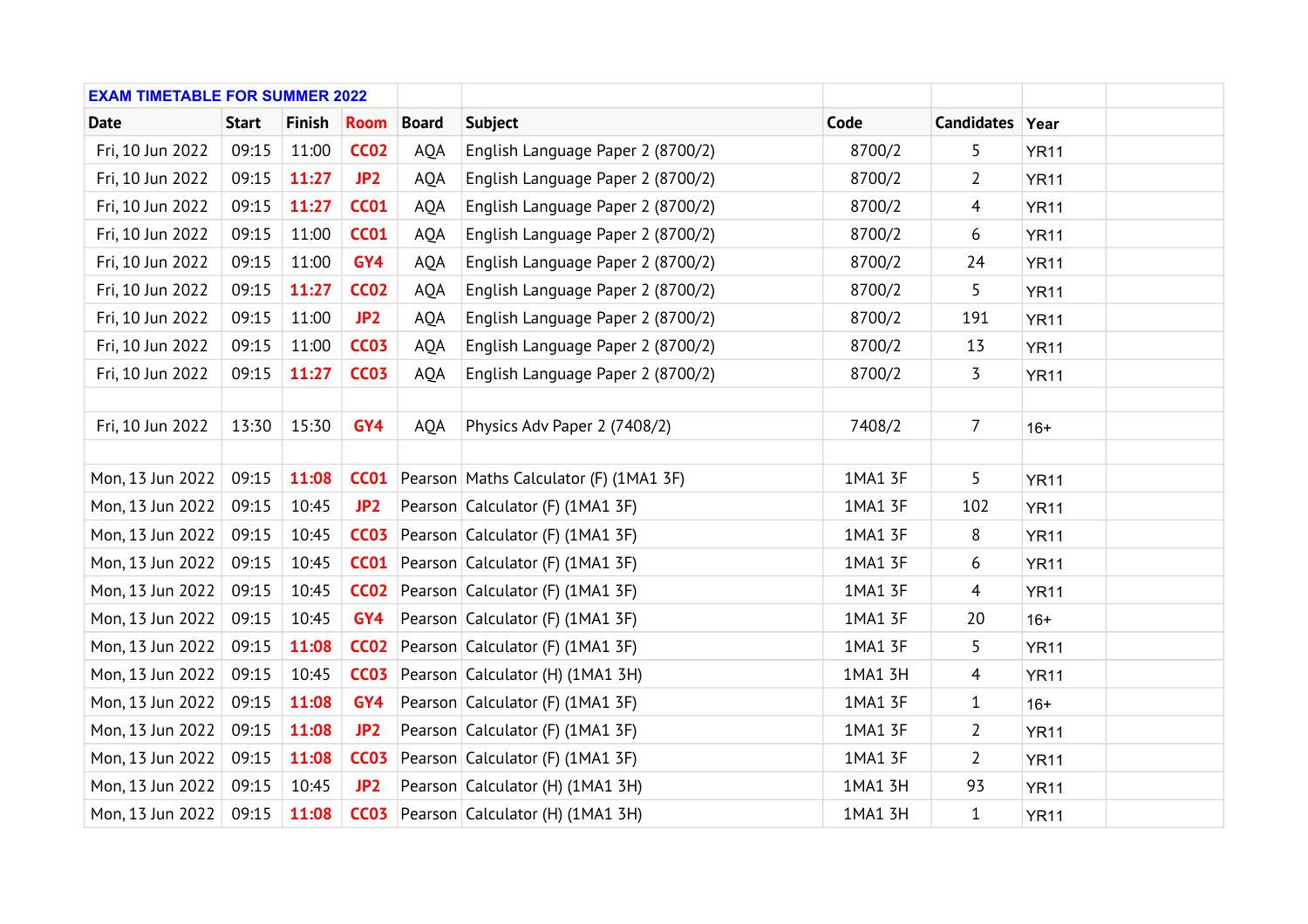| <b>EXAM TIMETABLE FOR SUMMER 2022</b> |              |               |                 |              |                                                      |           |                 |             |  |
|---------------------------------------|--------------|---------------|-----------------|--------------|------------------------------------------------------|-----------|-----------------|-------------|--|
| <b>Date</b>                           | <b>Start</b> | <b>Finish</b> | <b>Room</b>     | <b>Board</b> | <b>Subject</b>                                       | Code      | Candidates Year |             |  |
| Mon, 13 Jun 2022                      | 09:15        | 10:45         | <b>CC02</b>     |              | Pearson Calculator (H) (1MA1 3H)                     | 1MA1 3H   | $\mathbf{1}$    | <b>YR11</b> |  |
| Mon, 13 Jun 2022                      | 09:15        | 10:45         | GY4             |              | Pearson Calculator (H) (1MA1 3H)                     | 1MA1 3H   | 3               | $16+$       |  |
| Mon, 13 Jun 2022                      | 09:15        | 11:15         | GY4             | <b>AQA</b>   | Chemistry Adv Paper 1 (7405/1)                       | 7405/1    | 12              | $16+$       |  |
| Mon, 13 Jun 2022                      | 09:15        | 11:45         | GY4             | AQA          | French Adv Paper 1 List, Read & Writ (7652/1)        | 7652/1    | 4               | $16+$       |  |
| Mon, 13 Jun 2022                      | 09:15        | 11:15         | GY4             | <b>AQA</b>   | Sociology Adv Paper 3 (7192/3)                       | 7192/3    | 12              | $16+$       |  |
| Mon, 13 Jun 2022                      | 09:15        | 11:45         | GY4             | AQA          | Chemistry Adv Paper 1 (7405/1)                       | 7405/1    | $\overline{2}$  | $16+$       |  |
|                                       |              |               |                 |              |                                                      |           |                 |             |  |
| Mon, 13 Jun 2022                      | 13:30        | 15:30         | GY4             | AQA          | Economics Adv Paper 3 (7136/3)                       | 7136/3    | 11              | $16+$       |  |
|                                       |              |               |                 |              |                                                      |           |                 |             |  |
| Tue, 14 Jun 2022                      | 09:15        | 10:15         | JP <sub>2</sub> | <b>AQA</b>   | Geography Paper 3 (8035/3)                           | 8035/3    | 48              | <b>YR11</b> |  |
| Tue, 14 Jun 2022                      | 09:15        | 11:15         | <b>CC02</b>     |              | Pearson Listen., read. & Translate. (9INO 01)        | 9IN0 01   | $\overline{2}$  | $16+$       |  |
| Tue, 14 Jun 2022                      | 09:15        | 11:45         | <b>CC02</b>     | <b>OCR</b>   | Rel Stud: Religion And Ethics Wtn (H573/02)          | H573/02   | $\overline{2}$  | $16+$       |  |
| Tue, 14 Jun 2022                      | 09:15        | 11:15         | <b>CC02</b>     | <b>OCR</b>   | Rel Stud: Religion And Ethics Wtn (H573/02)          | H573/02   | $\mathbf{1}$    | $16+$       |  |
| Tue, 14 Jun 2022                      | 09:15        | 10:30         | <b>CC02</b>     | AQA          | Geography Paper 3 (8035/3)                           | 8035/3    | 3               | <b>YR11</b> |  |
| Tue, 14 Jun 2022                      | 09:15        | 10:15         | <b>CC02</b>     | AQA          | Geography Paper 3 (8035/3)                           | 8035/3    | $\overline{4}$  | <b>YR11</b> |  |
|                                       |              |               |                 |              |                                                      |           |                 |             |  |
| Tue, 14 Jun 2022                      | 13:30        | 15:30         | GY4             |              | Pearson Pure Mathematics 2 (9MA0 02)                 | 9MA0 02   | 24              | $16+$       |  |
| Tue, 14 Jun 2022                      | 13:30        | 15:45         | GY4             |              | Pearson Arabic Listening, reading, writing (9AA0 03) | 9AA0 03   | 1               | $16+$       |  |
| Tue, 14 Jun 2022                      | 13:30        | 16:00         | GY4             |              | Pearson Pure Mathematics 2 (9MA0 02)                 | 9MA0 02   | $\overline{2}$  | $16+$       |  |
| Tue, 14 Jun 2022                      | 13:30        | 14:50         | JP <sub>2</sub> | AQA          | Italian Writing Test Tier H (8633/WH)                | 8633/WH   | 11              | <b>YR11</b> |  |
| Tue, 14 Jun 2022                      | 13:30        | 14:50         | JP <sub>2</sub> | <b>AQA</b>   | Bengali Writing Test Tier H (8638/WH)                | 8638/WH   | $\mathbf{1}$    | <b>YR11</b> |  |
| Tue, 14 Jun 2022                      | 13:30        | 15:30         | GY4             |              | Pearson Listen., read. & Translate. (9INO 01)        | 9IN0 01   | 2               | $16+$       |  |
| Tue, 14 Jun 2022                      | 13:30        | 15:00         | GY4             | <b>AQA</b>   | Mathematical Studies Paper 2 Opt A (1350/2A)         | 1350/2A   | 14              | $16+$       |  |
|                                       |              |               |                 |              |                                                      |           |                 |             |  |
| Wed, 15 Jun 2022                      | 09:15        | 10:49         | <b>CC02</b>     | AQA          | Combined Sci Trilogy Biology P2f (8464/B/2F)         | 8464/B/2F | 5               | <b>YR11</b> |  |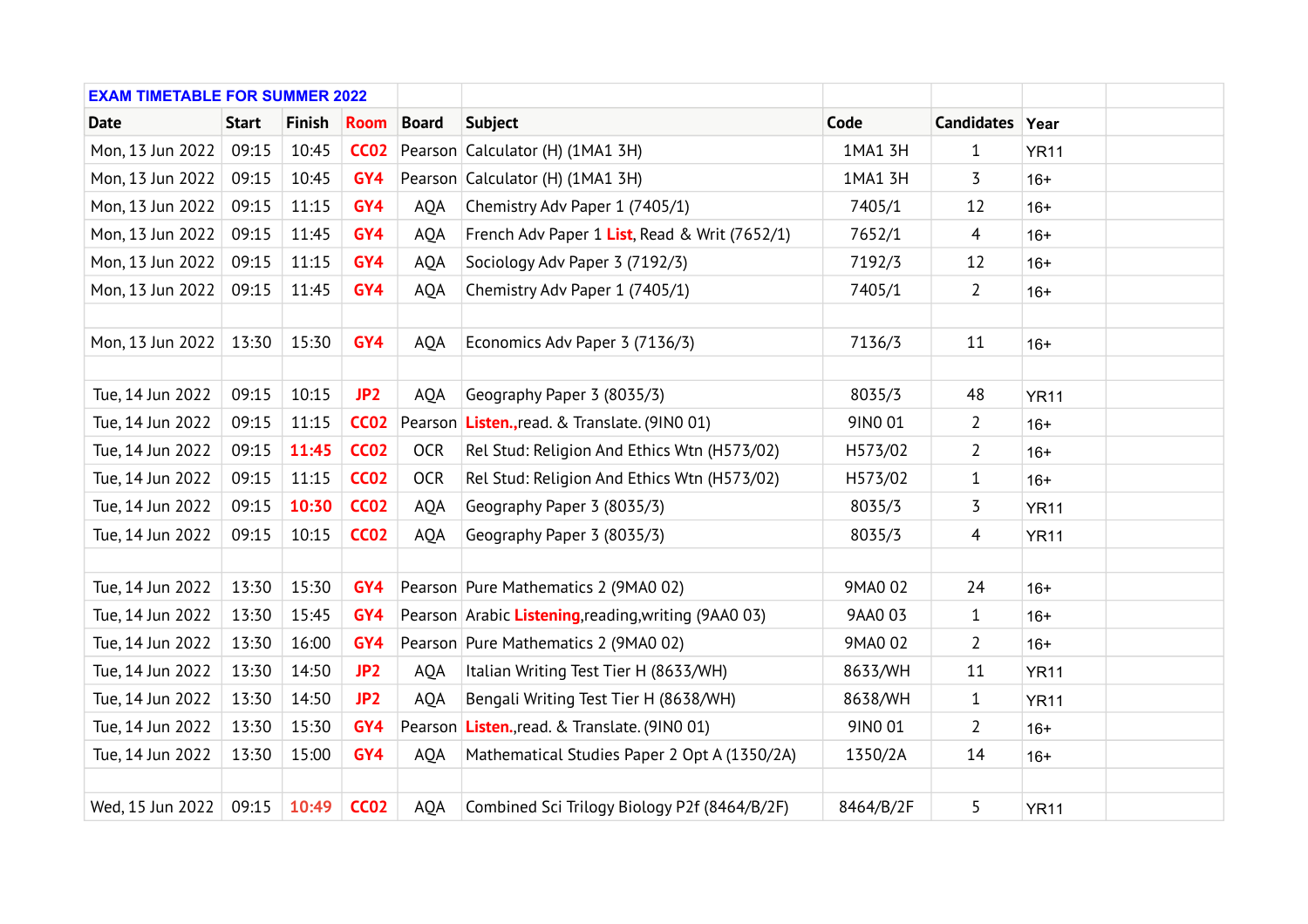| <b>EXAM TIMETABLE FOR SUMMER 2022</b> |              |               |                 |              |                                                |           |                 |             |  |
|---------------------------------------|--------------|---------------|-----------------|--------------|------------------------------------------------|-----------|-----------------|-------------|--|
| <b>Date</b>                           | <b>Start</b> | <b>Finish</b> | <b>Room</b>     | <b>Board</b> | <b>Subject</b>                                 | Code      | Candidates Year |             |  |
| Wed, 15 Jun 2022                      | 09:15        | 10:30         | <b>CC02</b>     | AQA          | Combined Sci Trilogy Biology P2h (8464/B/2H)   | 8464/B/2H | $\mathbf{1}$    | <b>YR11</b> |  |
| Wed, 15 Jun 2022                      | 09:15        | 11:00         | GY4             | AQA          | Biology Paper 2 Tier F (8461/2F)               | 8461/2F   | 24              | $16+$       |  |
| Wed, 15 Jun 2022                      | 09:15        | 11:00         | GY4             | <b>AQA</b>   | Biology Paper 2 Tier H (8461/2H)               | 8461/2H   | 43              | <b>YR11</b> |  |
| Wed, 15 Jun 2022                      | 09:15        | 10:30         | <b>CC02</b>     | <b>AQA</b>   | Combined Sci Trilogy Biology P2f (8464/B/2F)   | 8464/B/2F | 5               | <b>YR11</b> |  |
| Wed, 15 Jun 2022                      | 09:15        | 10:49         | <b>CC03</b>     | AQA          | Combined Sci Trilogy Biology P2f (8464/B/2F)   | 8464/B/2F | 3               | <b>YR11</b> |  |
| Wed, 15 Jun 2022                      | 09:15        | 10:30         | <b>CC03</b>     | <b>AQA</b>   | Combined Sci Trilogy Biology P2f (8464/B/2F)   | 8464/B/2F | 10              | <b>YR11</b> |  |
| Wed, 15 Jun 2022                      | 09:15        | 10:30         | <b>CC01</b>     | AQA          | Combined Sci Trilogy Biology P2f (8464/B/2F)   | 8464/B/2F | 6               | <b>YR11</b> |  |
| Wed, 15 Jun 2022                      | 09:15        | 10:49         | <b>CC01</b>     | AQA          | Combined Sci Trilogy Biology P2f (8464/B/2F)   | 8464/B/2F | $\overline{4}$  | <b>YR11</b> |  |
| Wed, 15 Jun 2022                      | 09:15        | 10:49         | JP <sub>2</sub> | AQA          | Combined Sci Trilogy Biology P2f (8464/B/2F)   | 8464/B/2F | $\overline{2}$  | <b>YR11</b> |  |
| Wed, 15 Jun 2022                      | 09:15        | 10:30         | <b>CC03</b>     | <b>AQA</b>   | Combined Sci Trilogy Biology P2h (8464/B/2H)   | 8464/B/2H | 1               | <b>YR11</b> |  |
| Wed, 15 Jun 2022                      | 09:15        | 10:30         | JP <sub>2</sub> | <b>AQA</b>   | Combined Sci Trilogy Biology P2f (8464/B/2F)   | 8464/B/2F | 112             | <b>YR11</b> |  |
| Wed, 15 Jun 2022                      | 09:15        | 10:30         | JP <sub>2</sub> | AQA          | Combined Sci Trilogy Biology P2h (8464/B/2H)   | 8464/B/2H | 40              | <b>YR11</b> |  |
| Wed, 15 Jun 2022                      | 09:15        | 11:45         | <b>SP08</b>     | <b>AQA</b>   | Polish Adv Paper 3 (7687/3)                    | 7687/3    | 5               | $16+$       |  |
|                                       |              |               |                 |              |                                                |           |                 |             |  |
| Wed, 15 Jun 2022                      | 13:30        | 15:30         | JP <sub>2</sub> | <b>AQA</b>   | Design And Technology Written Paper (8552/W)   | 8552/W    | 16              | <b>YR11</b> |  |
| Wed, 15 Jun 2022                      | 13:30        | 15:30         | <b>CC02</b>     | <b>AQA</b>   | Design And Technology Written Paper (8552/W)   | 8552/W    | $\overline{4}$  | <b>YR11</b> |  |
| Wed, 15 Jun 2022                      | 13:30        | 16:00         | <b>CC02</b>     | <b>AQA</b>   | Design And Technology Written Paper (8552/W)   | 8552/W    | $\overline{2}$  | <b>YR11</b> |  |
|                                       |              |               |                 |              |                                                |           |                 |             |  |
| Thu, 16 Jun 2022                      | 09:15        | 11:15         | GY4             | <b>AQA</b>   | Physics Adv P3 Sections A & B Opt D (7408/3/D) | 7408/3/D  | $\overline{7}$  | $16+$       |  |
| Thu, 16 Jun 2022                      | 09:15        | 11:45         | GY4             | AQA          | Psychology Adv Paper 3 (7182/3)                | 7182/3    | 1               | $16+$       |  |
| Thu, 16 Jun 2022                      | 09:15        | 11:15         | GY4             | <b>AQA</b>   | Psychology Adv Paper 3 (7182/3)                | 7182/3    | 33              | $16+$       |  |
| Thu, 16 Jun 2022                      | 09:15        | 11:15         | <b>CC02</b>     | <b>AQA</b>   | Psychology Adv Paper 3 (7182/3)                | 7182/3    | 2               | $16+$       |  |
|                                       |              |               |                 |              |                                                |           |                 |             |  |
| Thu, 16 Jun 2022                      | 13:30        | 15:30         | JP <sub>2</sub> | <b>AQA</b>   | Psychology Adv Paper 3 (7182/3)                | 7182/3    | $\mathbf{1}$    | $16+$       |  |
| Thu, 16 Jun 2022                      | 13:30        | 14:50         | JP <sub>2</sub> |              | Pearson French Writing (H) (1FR0 4H)           | 1FR0 4H   | 24              | <b>YR11</b> |  |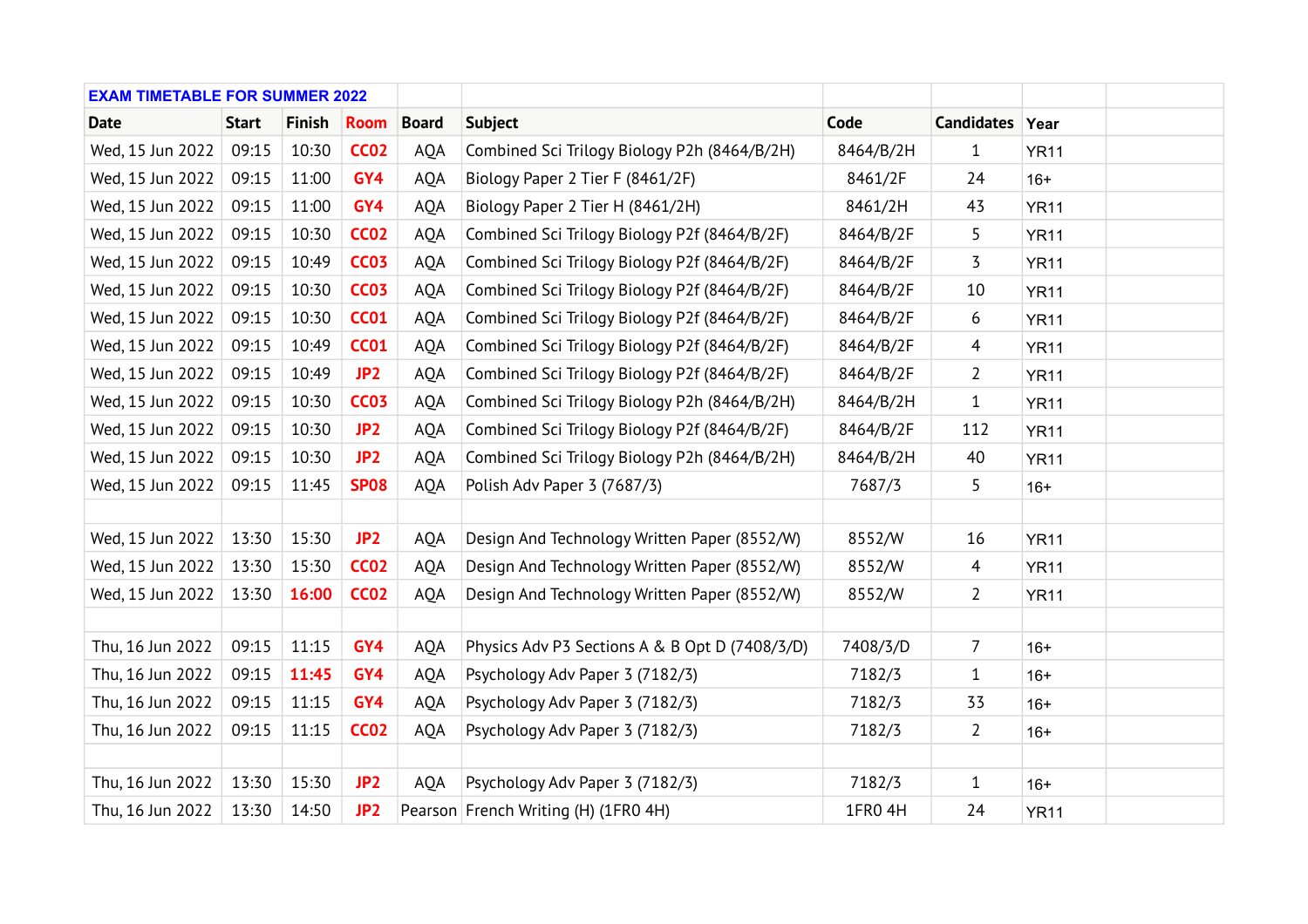| <b>EXAM TIMETABLE FOR SUMMER 2022</b> |              |               |                 |              |                                                   |           |                         |             |  |
|---------------------------------------|--------------|---------------|-----------------|--------------|---------------------------------------------------|-----------|-------------------------|-------------|--|
| <b>Date</b>                           | <b>Start</b> | <b>Finish</b> | <b>Room</b>     | <b>Board</b> | <b>Subject</b>                                    | Code      | Candidates Year         |             |  |
| Thu, 16 Jun 2022                      | 13:30        | 14:45         | <b>CC03</b>     |              | Pearson French Writing (F) (1FR0 4F)              | 1FR0 4F   | $\mathbf{1}$            | <b>YR11</b> |  |
| Thu, 16 Jun 2022                      | 13:30        | 14:45         | JP <sub>2</sub> |              | Pearson French Writing (F) (1FR0 4F)              | 1FR0 4F   | 18                      | <b>YR11</b> |  |
| Thu, 16 Jun 2022                      | 13:30        | 14:30         | JP <sub>2</sub> | <b>OCR</b>   | H & Sc: Ess Values Of Care Written (R021/01)      | R021/01   | $\overline{4}$          | <b>YR11</b> |  |
|                                       |              |               |                 |              |                                                   |           |                         |             |  |
| Fri, 17 Jun 2022                      | 09:15        | 11:45         | GY4             | AQA          | Biology Adv Paper 2 (7402/2)                      | 7402/2    | $\mathbf{1}$            | $16+$       |  |
| Fri, 17 Jun 2022                      | 09:15        | 10:35         | <b>CC02</b>     |              | Pearson Spanish Writing (H) (1SP0 4H)             | 1SP0 4H   | 5                       | 16+&YR11    |  |
| Fri, 17 Jun 2022                      | 09:15        | 10:30         | CCO2            |              | Pearson Spanish Writing (F) (1SP0 4F)             | 1SP0 4F   | 1                       |             |  |
| Fri, 17 Jun 2022                      | 09:15        | 11:15         | <b>CC02</b>     | AQA          | Spanish Adv Paper 2 Writing (7692/2)              | 7692/2    | $\mathbf{1}$            | $16+$       |  |
| Fri, 17 Jun 2022                      | 09:15        | 11:15         | GY4             | AQA          | Biology Adv Paper 2 (7402/2)                      | 7402/2    | 12                      | $16+$       |  |
|                                       |              |               |                 |              |                                                   |           |                         |             |  |
| Fri, 17 Jun 2022                      | 13:30        | 15:23         | GY4             |              | Pearson Further Statistics 1 (9FM0 3B)            | 9FM0 3B   | 1                       | $16+$       |  |
| Fri, 17 Jun 2022                      | 13:30        | 15:00         | GY4             |              | Pearson Further Statistics 1 (9FM0 3B)            | 9FM0 3B   | $\overline{4}$          | $16+$       |  |
| Fri, 17 Jun 2022                      | 13:30        | 14:15         | <b>CC03</b>     | <b>AQA</b>   | Polish Listening Test Tier H (8688/LH)            | 8688/LH   | 6                       | <b>YR11</b> |  |
| Fri, 17 Jun 2022                      | 14:20        | 15:20         | <b>CC03</b>     | <b>AQA</b>   | Polish Reading Test Tier H (8688/RH)              | 8688/RH   |                         |             |  |
| Fri, 17 Jun 2022                      | 13:30        | 14:15         | <b>CC04</b>     |              | Pearson Persian Listening (H) (1PN0 1H)           | 1PN0 1H   | $\overline{2}$          |             |  |
| Fri, 17 Jun 2022                      | 14:25        | 15:30         | <b>CC04</b>     |              | Pearson Persian Reading (H) (1PN0 3H)             | 1PN0 3H   |                         |             |  |
| Fri, 17 Jun 2022                      | 13:30        | 14:15         | <b>CC01</b>     |              | Pearson Portuguese Listening (H) (1PG0 1H)        | 1PG0 1H   | 4                       |             |  |
| Fri, 17 Jun 2022                      | 14:16        | 15:16         | CCO1            |              | Pearson Portuguese Reading (H) (1PG0 3H)          | 1PG0 3H   |                         |             |  |
| Fri, 17 Jun 2022                      | 13:30        | 14:27         | <b>CC02</b>     | AQA          | Polish Listening Test Tier H (8688/LH)            | 8688/LH   | $\overline{\mathbf{4}}$ |             |  |
| Fri, 17 Jun 2022                      | 14:30        | 15:45         | <b>CC02</b>     | AQA          | Polish Reading Test Tier H (8688/RH)              | 8688/RH   |                         |             |  |
|                                       |              |               |                 |              |                                                   |           |                         |             |  |
| Fri, 17 Jun 2022                      | 14:25        | 15:30         |                 |              | <b>CC04</b> Pearson Persian Reading (H) (1PN0 3H) | 1PN0 3H   | $\overline{2}$          |             |  |
|                                       |              |               |                 |              |                                                   |           |                         |             |  |
| Mon, 20 Jun 2022                      | 09:15        | 10:30         | <b>CC01</b>     | <b>AQA</b>   | Combined Sci Trilogy Chemistry P2f (8464/C/2F)    | 8464/C/2F | 6                       | <b>YR11</b> |  |
| Mon, 20 Jun 2022                      | 09:15        | 10:30         | JP <sub>2</sub> | AQA          | Combined Sci Trilogy Chemistry P2h (8464/C/2H)    | 8464/C/2H | 40                      | <b>YR11</b> |  |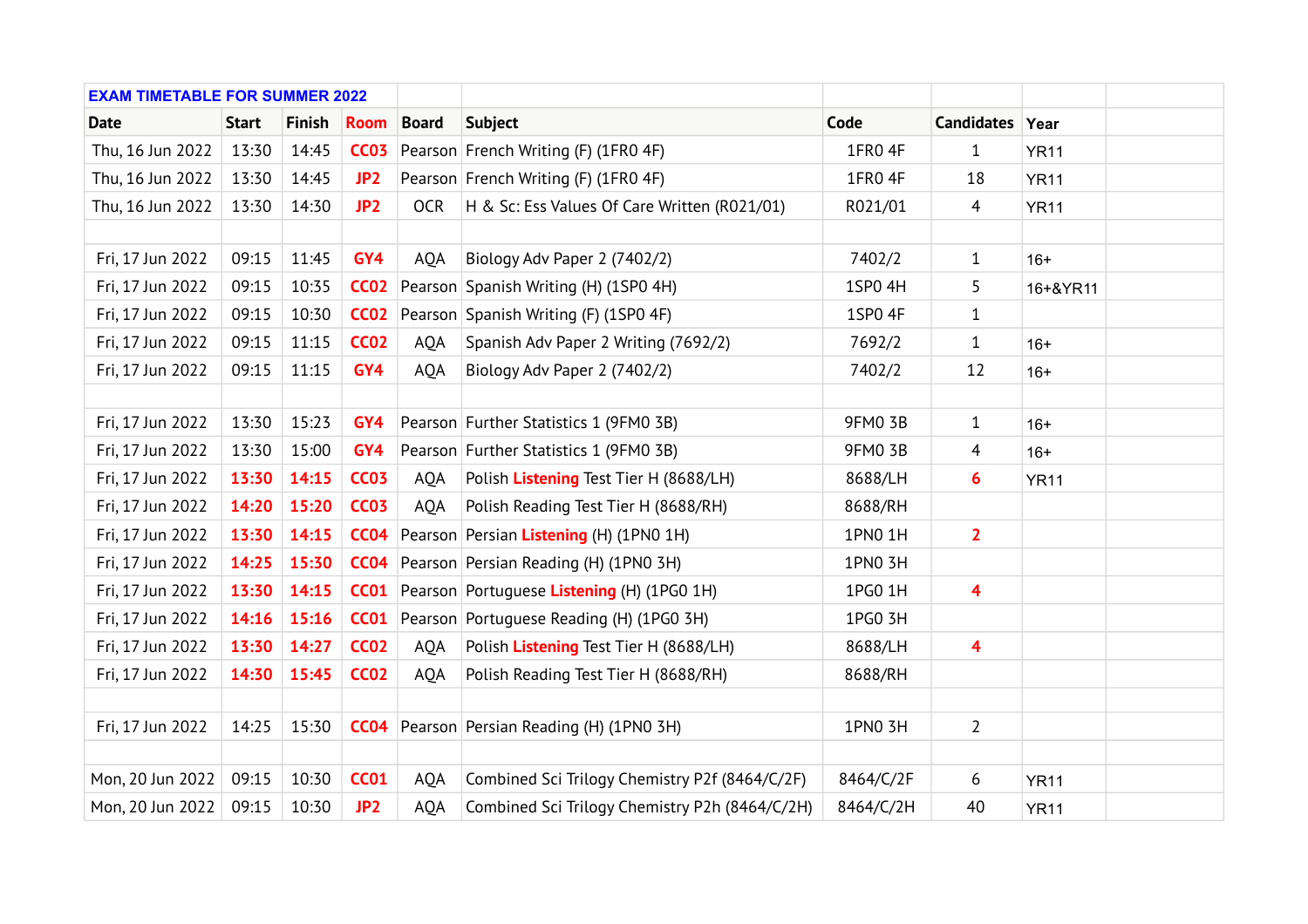| <b>EXAM TIMETABLE FOR SUMMER 2022</b> |              |               |                  |              |                                                         |           |                 |             |  |
|---------------------------------------|--------------|---------------|------------------|--------------|---------------------------------------------------------|-----------|-----------------|-------------|--|
| <b>Date</b>                           | <b>Start</b> | <b>Finish</b> | <b>Room</b>      | <b>Board</b> | <b>Subject</b>                                          | Code      | Candidates Year |             |  |
| Mon, 20 Jun 2022                      | 09:15        | 10:30         | <b>CC03</b>      | AQA          | Combined Sci Trilogy Chemistry P2f (8464/C/2F)          | 8464/C/2F | 11              | <b>YR11</b> |  |
| Mon, 20 Jun 2022                      | 09:15        | 10:30         | JP <sub>2</sub>  | AQA          | Combined Sci Trilogy Chemistry P2f (8464/C/2F)          | 8464/C/2F | 112             | <b>YR11</b> |  |
| Mon, 20 Jun 2022                      | 09:15        | 10:49         | <b>CC02</b>      | <b>AQA</b>   | Combined Sci Trilogy Chemistry P2f (8464/C/2F)          | 8464/C/2F | 5               | <b>YR11</b> |  |
| Mon, 20 Jun 2022                      | 09:15        | 10:49         | <b>CC01</b>      | <b>AQA</b>   | Combined Sci Trilogy Chemistry P2f (8464/C/2F)          | 8464/C/2F | $\overline{4}$  | <b>YR11</b> |  |
| Mon, 20 Jun 2022                      | 09:15        | 10:49         | JP <sub>2</sub>  | AQA          | Combined Sci Trilogy Chemistry P2f (8464/C/2F)          | 8464/C/2F | $\overline{2}$  | <b>YR11</b> |  |
| Mon, 20 Jun 2022                      | 09:15        | 10:30         | <b>CC03</b>      | <b>AQA</b>   | Combined Sci Trilogy Chemistry P2h (8464/C/2H)          | 8464/C/2H | $\mathbf{1}$    | <b>YR11</b> |  |
| Mon, 20 Jun 2022                      | 09:15        | 10:30         | <b>CC02</b>      | AQA          | Combined Sci Trilogy Chemistry P2f (8464/C/2F)          | 8464/C/2F | $\overline{4}$  | <b>YR11</b> |  |
| Mon, 20 Jun 2022                      | 09:15        | 10:30         | <b>CC02</b>      | AQA          | Combined Sci Trilogy Chemistry P2h (8464/C/2H)          | 8464/C/2H | $\mathbf{1}$    | <b>YR11</b> |  |
| Mon, 20 Jun 2022                      | 09:15        | 10:49         | <b>CC03</b>      | AQA          | Combined Sci Trilogy Chemistry P2f (8464/C/2F)          | 8464/C/2F | 3               | <b>YR11</b> |  |
| Mon, 20 Jun 2022                      | 09:15        | 11:45         | GY4              | <b>AQA</b>   | Chemistry Adv Paper 2 (7405/2)                          | 7405/2    | $\overline{2}$  | $16+$       |  |
| Mon, 20 Jun 2022                      | 09:15        | 11:15         | GY4              | <b>AQA</b>   | Chemistry Adv Paper 2 (7405/2)                          | 7405/2    | 12              | $16+$       |  |
| Mon, 20 Jun 2022                      | 09:15        | 11:00         | GY4              | AQA          | Chemistry Paper 2 Tier H (8462/2H)                      | 8462/2H   | 42              | $16+$       |  |
|                                       |              |               |                  |              |                                                         |           |                 |             |  |
| Mon, 20 Jun 2022                      | 13:00        | 16:00         | GY4              | <b>AQA</b>   | English Literature B Adv Paper 2b (7717/2B)             | 7717/2B   | 6               | $16+$       |  |
|                                       |              |               |                  |              |                                                         |           |                 |             |  |
| Tue, 21 Jun 2022                      | 09:15        |               |                  |              | YR10 & YR12 MOCK EXAMS START - AM & PM                  |           |                 |             |  |
| Tue, 21 Jun 2022                      | 09:15        | 11:15         | GY4              | <b>OCR</b>   | Rel Stud: Dvlpmnts Chrstn Thqht Wtn (H573/03)           | H573/03   | $\mathbf{1}$    | $16+$       |  |
| Tue, 21 Jun 2022                      | 09:15        | 10:24         | JP <sub>2</sub>  |              | Pearson History he American West (1HIA P3)              | 1HIA P3   | $\overline{2}$  | <b>YR11</b> |  |
| Tue, 21 Jun 2022                      | 09:15        | 10:10         | JP <sub>2</sub>  |              | Pearson History The American West (1HIA P3)             | 1HIA P3   | 117             | <b>YR11</b> |  |
| Tue, 21 Jun 2022                      | 09:15        | 10:10         | <b>CC01</b>      |              | Pearson History The American West (1HIA P3)             | 1HIA P3   | 5               | <b>YR11</b> |  |
| Tue, 21 Jun 2022                      | 09:15        | 10:10         | CCO <sub>3</sub> |              | Pearson History The American West (1HIA P3)             | 1HIA P3   | 5               | <b>YR11</b> |  |
|                                       |              |               |                  |              |                                                         |           |                 |             |  |
| Tue, 21 Jun 2022                      | 09:15        | 10:24         |                  |              | <b>CC01</b> Pearson History The American West (1HIA P3) | 1HIA P3   | $\mathbf{1}$    | <b>YR11</b> |  |
| Tue, 21 Jun 2022                      | 09:15        | 10:24         | CCO <sub>3</sub> |              | Pearson History The American West (1HIA P3)             | 1HIA P3   | 2               | <b>YR11</b> |  |
| Tue, 21 Jun 2022                      | 09:15        | 10:24         |                  |              | <b>CC02</b> Pearson History The American West (1HIA P3) | 1HIA P3   | 3               | <b>YR11</b> |  |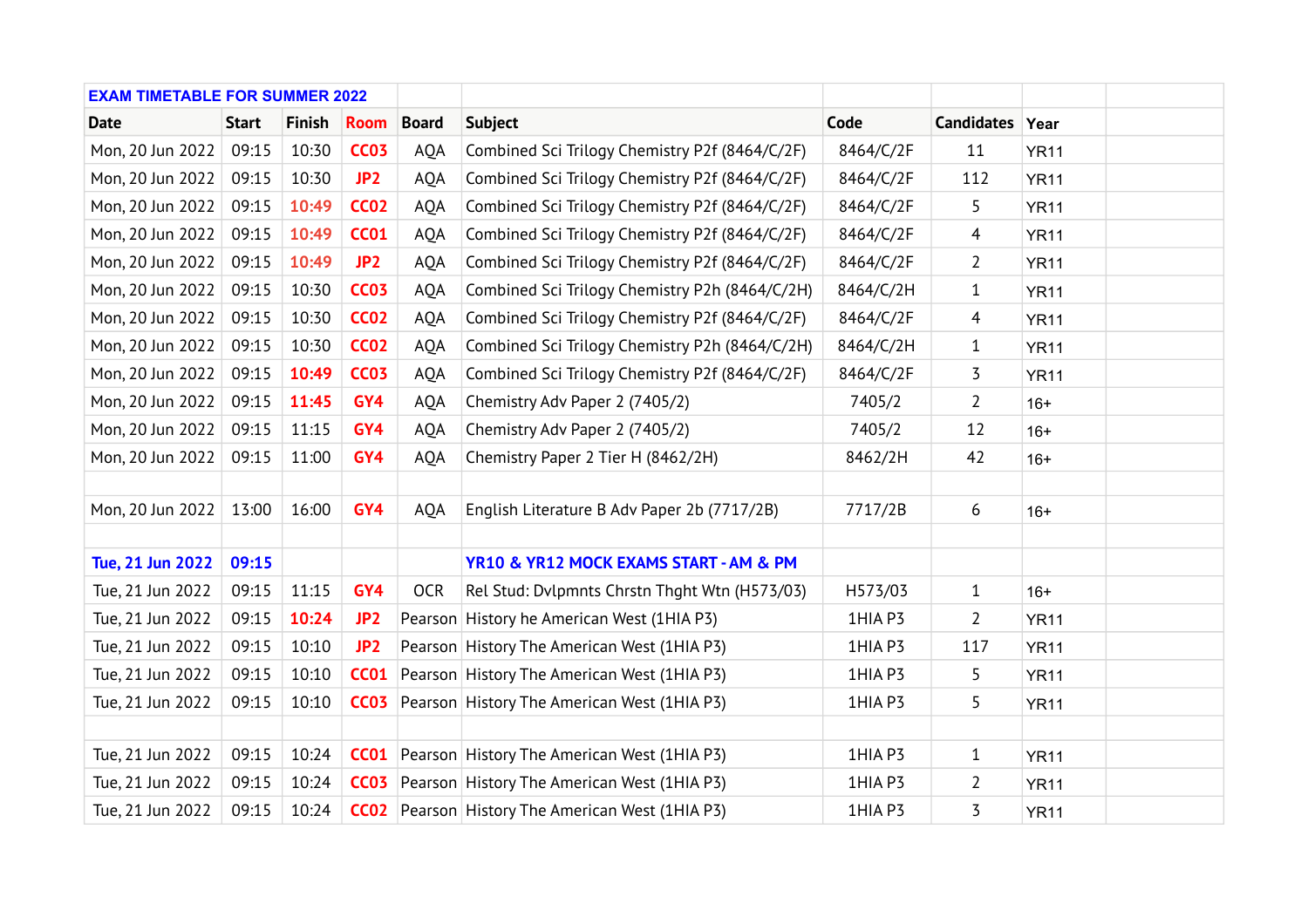| <b>EXAM TIMETABLE FOR SUMMER 2022</b> |              |               |                 |              |                                               |                |                 |             |  |
|---------------------------------------|--------------|---------------|-----------------|--------------|-----------------------------------------------|----------------|-----------------|-------------|--|
| <b>Date</b>                           | <b>Start</b> | <b>Finish</b> | <b>Room</b>     | <b>Board</b> | <b>Subject</b>                                | Code           | Candidates Year |             |  |
| Tue, 21 Jun 2022                      | 09:15        | 10:10         | <b>CC02</b>     |              | Pearson History The American West (1HIA P3)   | 1HIA P3        | $\overline{2}$  | <b>YR11</b> |  |
| Tue, 21 Jun 2022                      | 09:15        | 11:45         | GY4             | <b>OCR</b>   | Rel Stud: Dvlpmnts Chrstn Thqht Wtn (H573/03) | H573/03        | $\mathbf{1}$    | $16+$       |  |
| Tue, 21 Jun 2022                      | 09:15        | 11:15         | GY4             | <b>AQA</b>   | German Adv Paper 2 Writing (7662/2)           | 7662/2         | $\mathbf{1}$    | $16+$       |  |
| Tue, 21 Jun 2022                      | 09:15        | 11:45         | <b>CC02</b>     | <b>OCR</b>   | Rel Stud: Dvlpmnts Chrstn Thqht Wtn (H573/03) | H573/03        | $\mathbf{1}$    | $16+$       |  |
|                                       |              |               |                 |              |                                               |                |                 |             |  |
| Tue, 21 Jun 2022                      | 13:30        | 15:30         | GY4             |              | Pearson Statistics & Mechanics (9MA0 03)      | 9MA0 03        | 24              | $16+$       |  |
| Tue, 21 Jun 2022                      | 13:30        | 16:00         | GY4             |              | Pearson Statistics & Mechanics (9MA0 03)      | 9MA0 03        | $\overline{2}$  | $16+$       |  |
|                                       |              |               |                 |              |                                               |                |                 |             |  |
| Wed, 22 Jun 2022                      | 13:30        | 15:00         | GY4             |              | Pearson Further Mechanics 1 (9FM0 3C)         | <b>9FM0 3C</b> | $\overline{4}$  | $16+$       |  |
| Wed, 22 Jun 2022                      | 13:30        | 15:23         | GY4             |              | Pearson Further Mechanics 1 (9FM0 3C)         | <b>9FM0 3C</b> | $\mathbf{1}$    | $16+$       |  |
|                                       |              |               |                 |              |                                               |                |                 |             |  |
| Thu, 23 Jun 2022                      |              |               |                 |              | <b>NO MOCK EXAMS TODAY</b>                    |                |                 |             |  |
|                                       |              |               |                 |              |                                               |                |                 |             |  |
| Thu, 23 Jun 2022                      | 09:15        | 10:30         | JP <sub>2</sub> | <b>AQA</b>   | Combined Sci Trilogy Physics P2h (8464/P/2H)  | 8464/P/2H      | 40              | <b>YR11</b> |  |
| Thu, 23 Jun 2022                      | 09:15        | 11:00         | GY4             | <b>AOA</b>   | Physics Paper 2 Tier H (8463/2H)              | 8463/2H        | 43              | <b>YR11</b> |  |
| Thu, 23 Jun 2022                      | 09:15        | 10:30         | JP <sub>2</sub> | <b>AQA</b>   | Combined Sci Trilogy Physics P2f (8464/P/2F)  | 8464/P/2F      | 112             | <b>YR11</b> |  |
| Thu, 23 Jun 2022                      | 09:15        | 10:30         | <b>CC02</b>     | AQA          | Combined Sci Trilogy Physics P2f (8464/P/2F)  | 8464/P/2F      | $\overline{4}$  | <b>YR11</b> |  |
| Thu, 23 Jun 2022                      | 09:15        | 10:49         | JP <sub>2</sub> | AQA          | Combined Sci Trilogy Physics P2f (8464/P/2F)  | 8464/P/2F      | $\overline{2}$  | <b>YR11</b> |  |
| Thu, 23 Jun 2022                      | 09:15        | 10:49         | <b>CC03</b>     | <b>AQA</b>   | Combined Sci Trilogy Physics P2f (8464/P/2F)  | 8464/P/2F      | 3               | <b>YR11</b> |  |
| Thu, 23 Jun 2022                      | 09:15        | 10:30         | <b>CC02</b>     | <b>AQA</b>   | Combined Sci Trilogy Physics P2h (8464/P/2H)  | 8464/P/2H      | $\mathbf{1}$    | <b>YR11</b> |  |
| Thu, 23 Jun 2022                      | 09:15        | 10:30         | <b>CC03</b>     | AQA          | Combined Sci Trilogy Physics P2h (8464/P/2H)  | 8464/P/2H      | $\mathbf{1}$    | <b>YR11</b> |  |
| Thu, 23 Jun 2022                      | 09:15        | 10:30         | <b>CC03</b>     | AQA          | Combined Sci Trilogy Physics P2f (8464/P/2F)  | 8464/P/2F      | 11              | <b>YR11</b> |  |
| Thu, 23 Jun 2022                      | 09:15        | 10:30         | <b>CC01</b>     | AQA          | Combined Sci Trilogy Physics P2f (8464/P/2F)  | 8464/P/2F      | 6               | <b>YR11</b> |  |
| Thu, 23 Jun 2022                      | 09:15        | 10:49         | <b>CC02</b>     | AQA          | Combined Sci Trilogy Physics P2f (8464/P/2F)  | 8464/P/2F      | 5               | <b>YR11</b> |  |
| Thu, 23 Jun 2022                      | 09:15        | 10:49         | <b>CC01</b>     | AQA          | Combined Sci Trilogy Physics P2f (8464/P/2F)  | 8464/P/2F      | $\overline{4}$  | <b>YR11</b> |  |